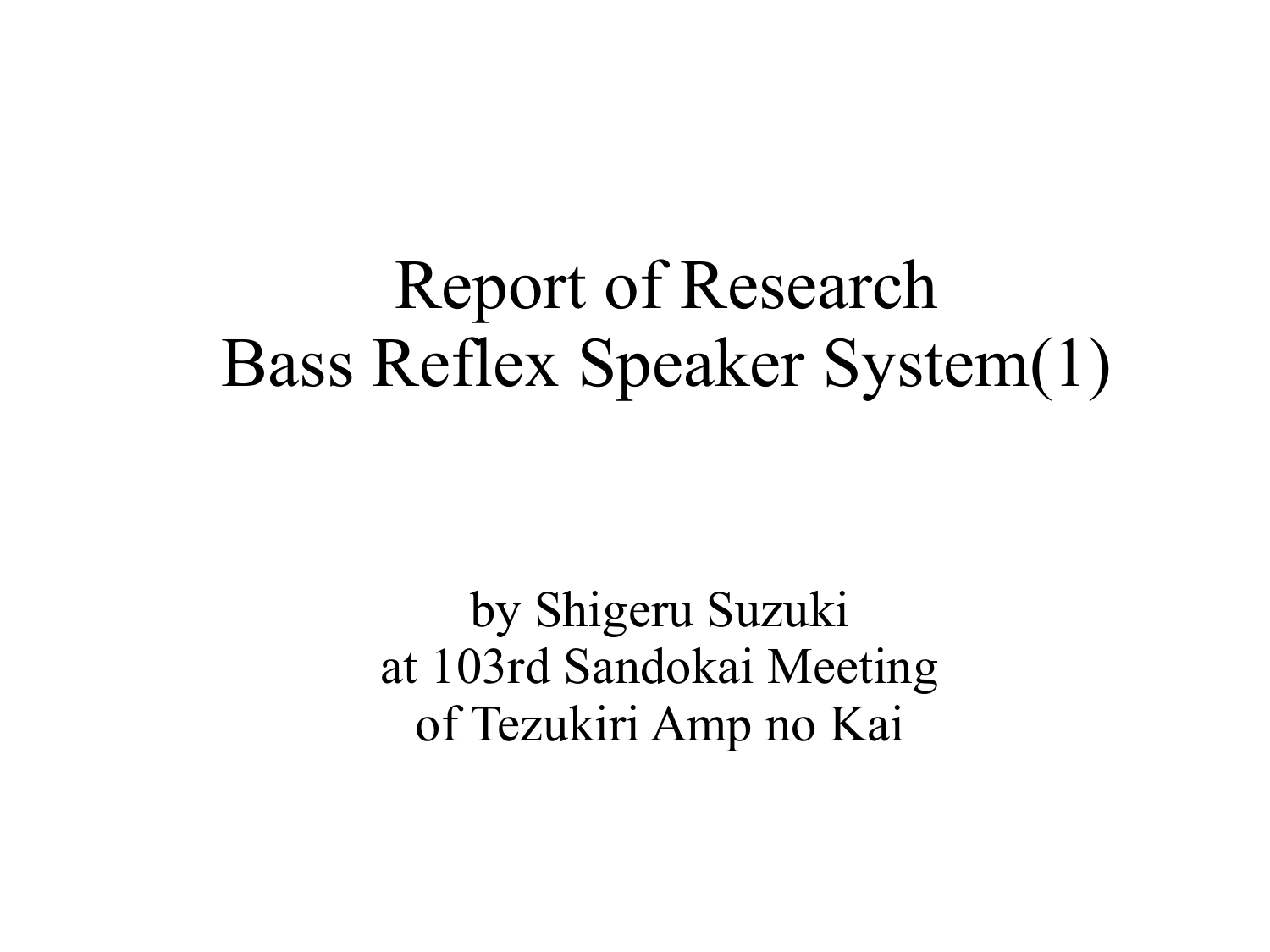# What is Bass-Reflex System? (1)

- Most common speaker enclosure in the world.
- General Definition#1: Enclosure consists of Helmholtz's Resonator or Cavity Resonator
- General Definition#2: Phase of displacement of air in duct is opposite to speaker membrane. Movement of air in the duct reinforces low frequency.
- Suzuki's definition: Speaker enclosure that consists of masses and springs. Chambers act as spring and air in ducts act as masses.
- Cavity resonator is different from pipe resonator. Cavity resonator assumes that air in the duct act as single mass, while pipe resonator assumes air in the pipe does not act as single mass. Air in pipe resonator has dense layers and less dense layers. Hence very long duct in bass reflex enclosure acts as pipe resonator.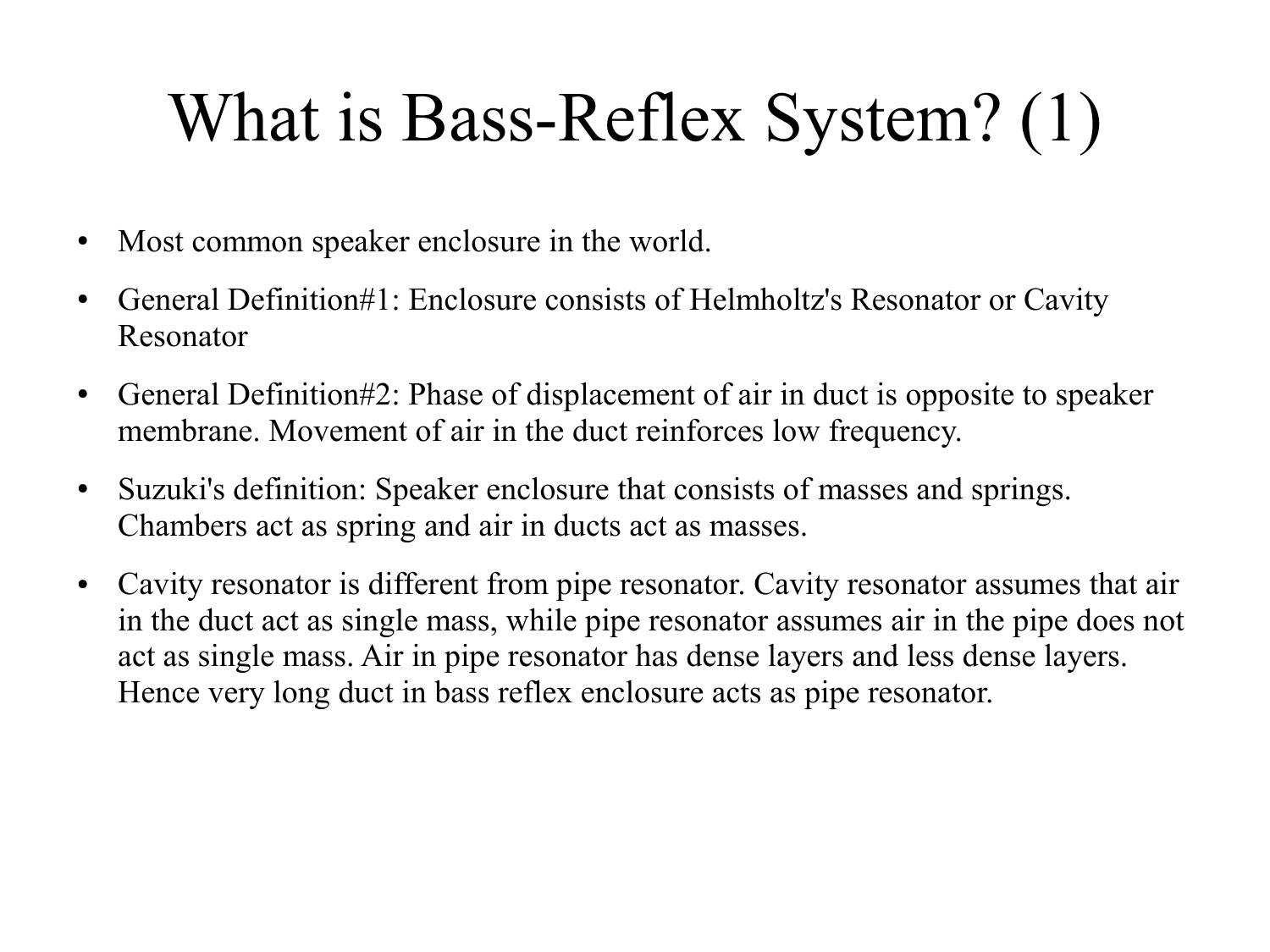# What is Bass-Reflex System? (2)

- Chamber & duct acts as frequency filter (you will see more details later).
- Characteristic frequencies can be calculated from free vibration equations of motion derived from state equation of gas.
	- Adiabatic Condition (Common theory)
	- Equithermal Condition (Suzuki's opinion)
	- Existing formulas are closer to equithermal condition (i.e. Nagaoka's books)
- It is general system, but is not understood well.
- Designing theory of even single bass reflex system is still incomplete (Suzuki's opinion)
- 2 DOF (Double Bass Reflex) systems are well developed; however, it is believed that calculation is too difficult.
- Number of degrees of freedom can be as many as we want, but multiple DOF system has not been well studied yet.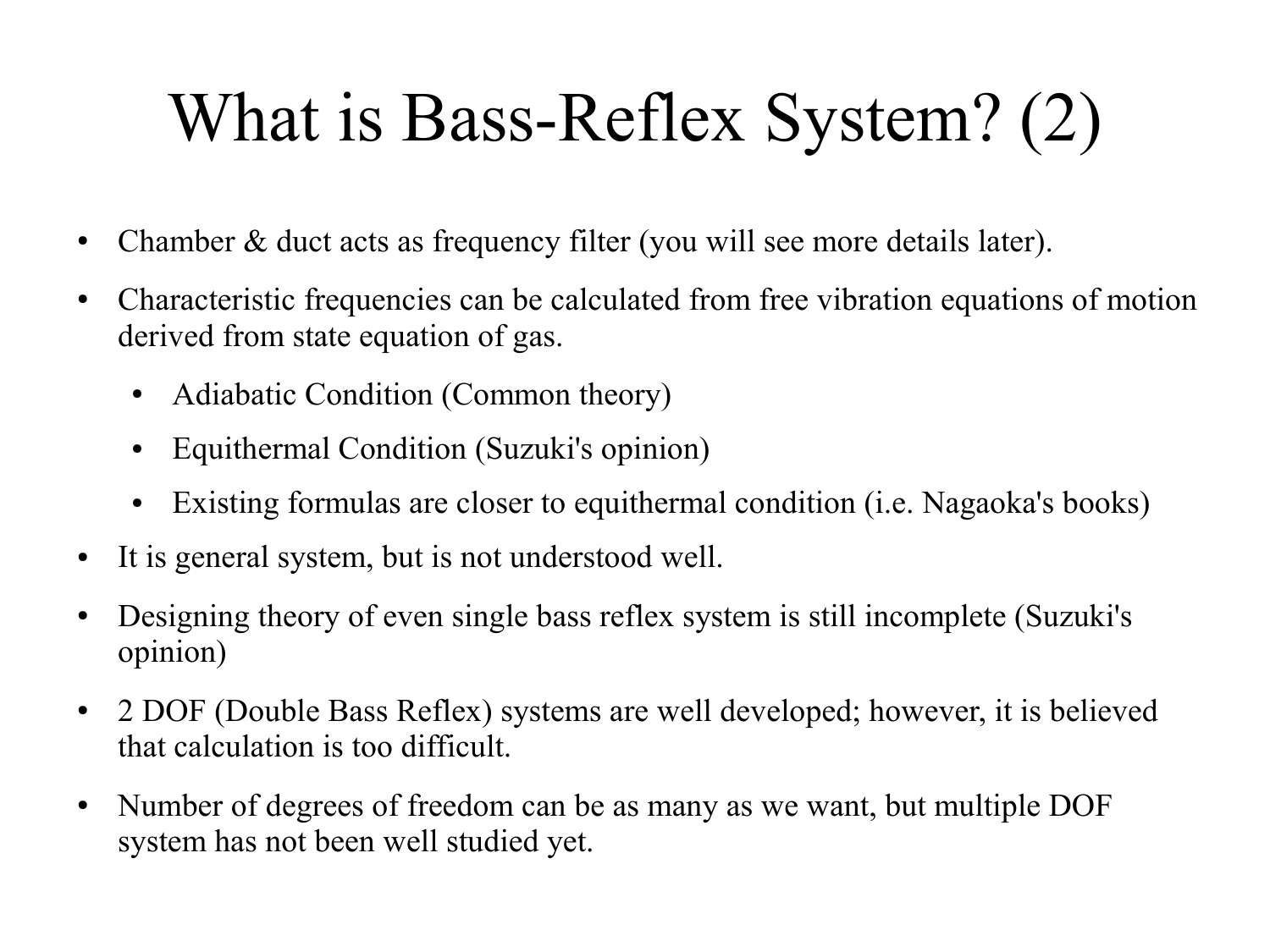# Classification of MDOF System



These systems are named by Suzuki except red texts. There are a number of bass reflex systems; just not studied enough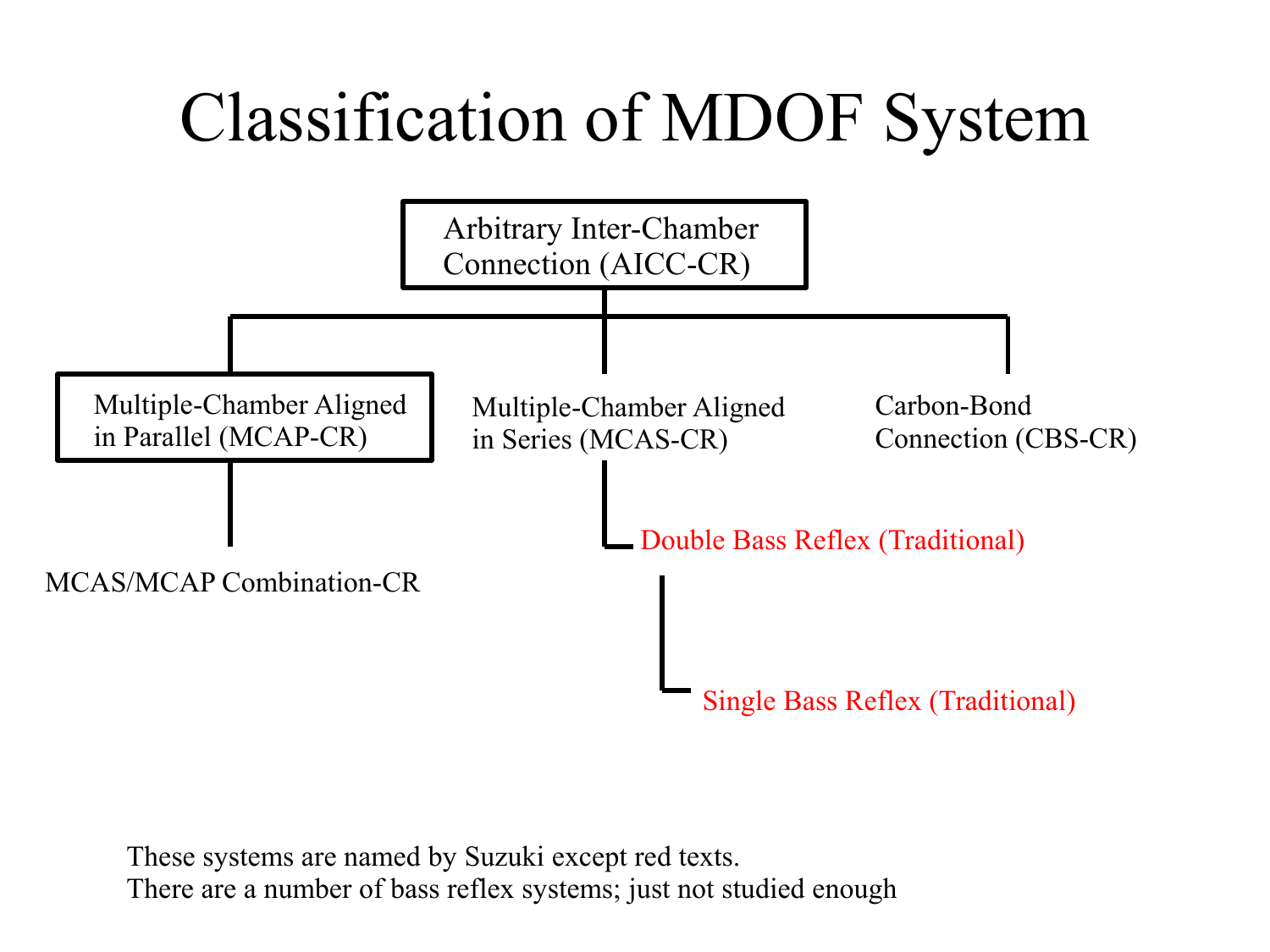## 1Degree of Freedom System



Add one more degree of freedom (mass of speaker membrane) .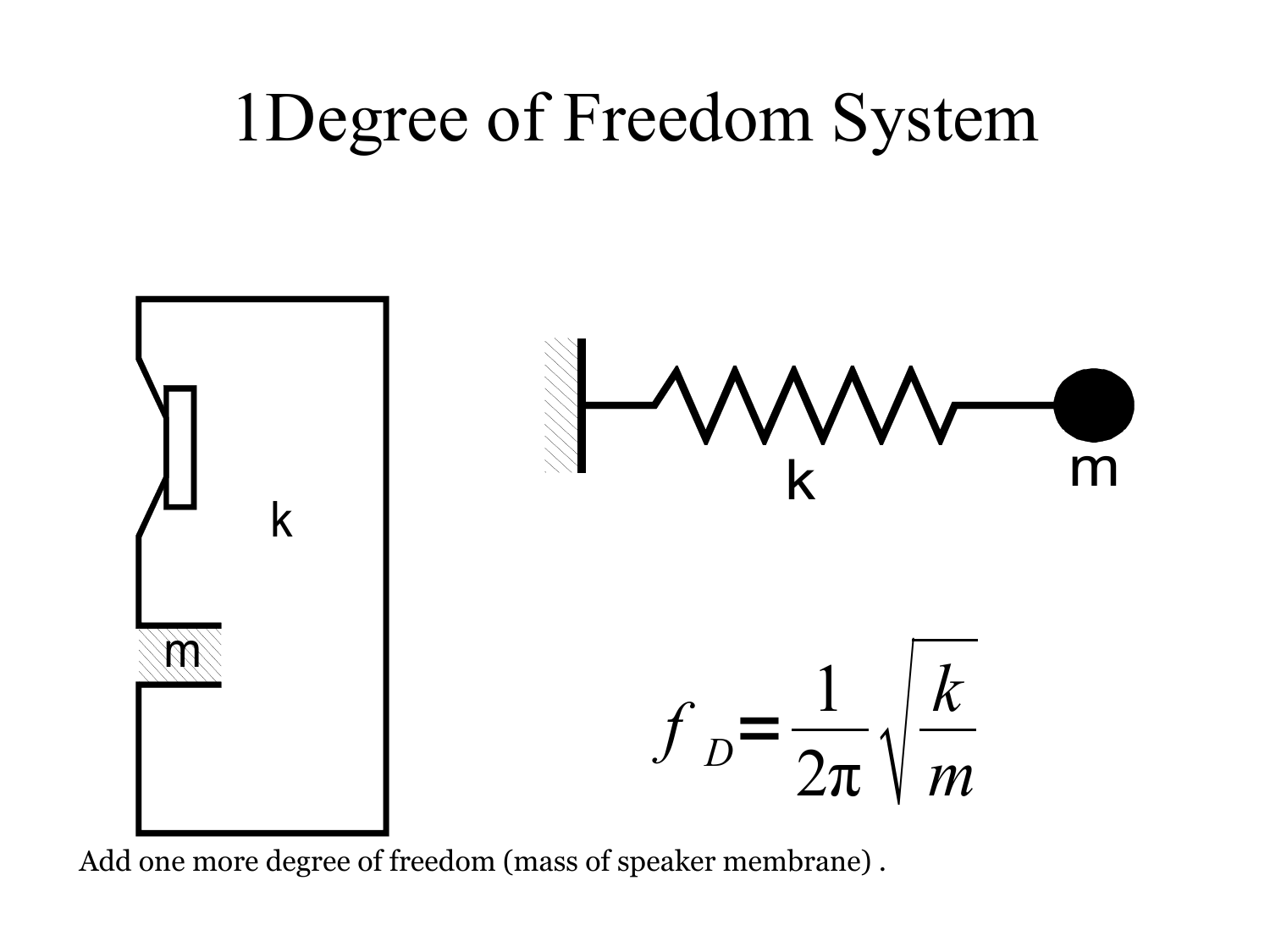## 2Degree of Freedom System



Add one more degree of freedom (mass of speaker membrane) .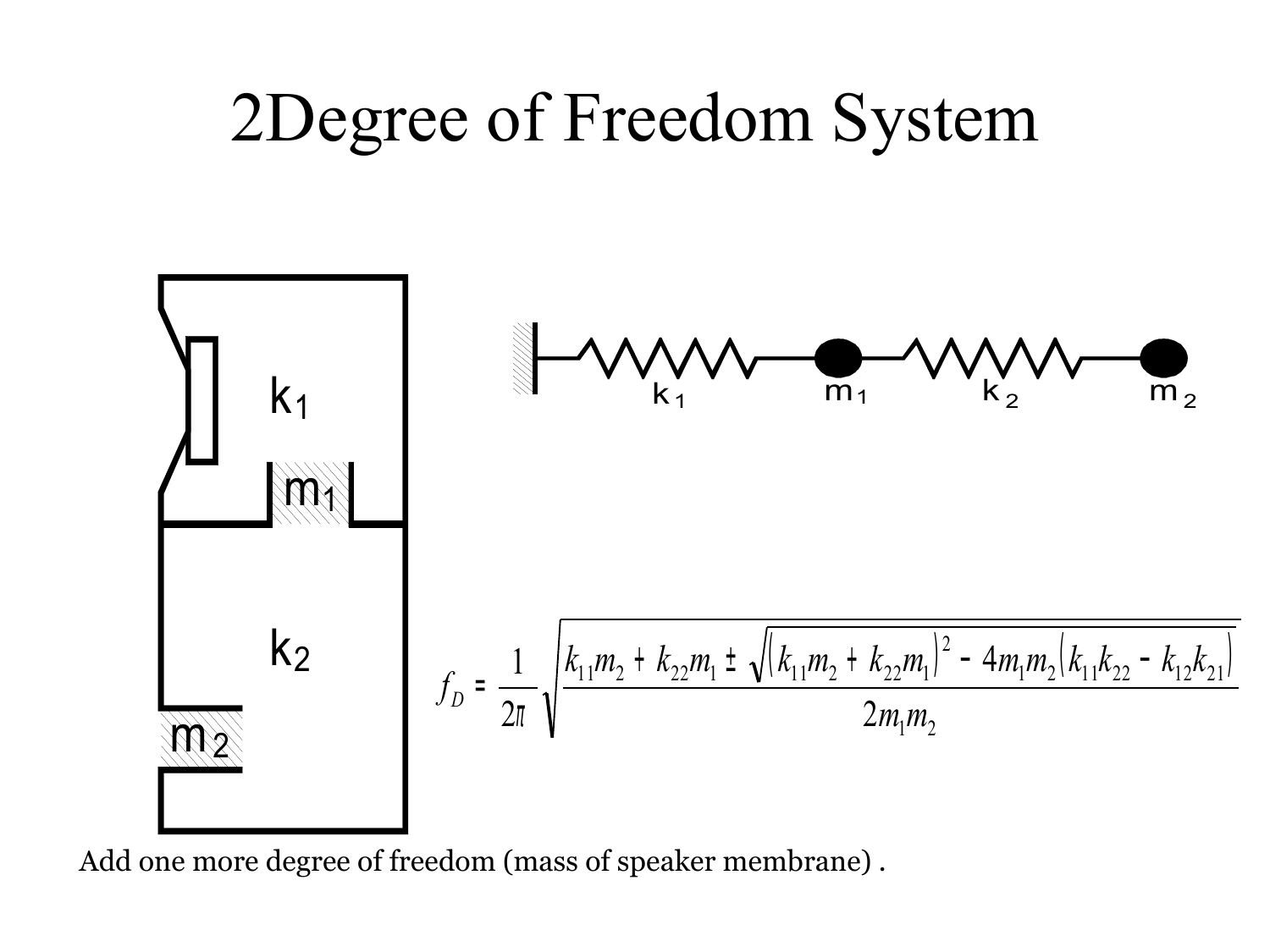## 3 or More Degree of Freedom System (MCAS-CR)



#### Equation of Motion

$$
\begin{cases}\nm_0\ddot{x}_0 + (k_u + k_0)x_0 + k_0r_1x_1 = f(t) \\
m_1\ddot{x}_1 + k_0r_1x_0 + (k_0 + k_1)r_1^2x_1 - k_1r_1r_2x_2 = 0 \\
m_2\ddot{x}_2 - k_1r_1r_2x_1 + (k_1 + k_2)r_2^2x_2 - k_2r_2r_3x_3 = 0 \\
\cdots \\
m_j\ddot{x}_j - k_{j-1}r_{j-1}x_{j-1} + (k_{j-1} + k_j)r_j^2x_j - k_jr_jr_{j+1}x_{j+1} = 0 \\
\cdots \\
m_{n-1}\ddot{x}_{n-1} - k_{n-2}r_{n-2}x_{n-1} + (k_{n-2} + k_{n-1})r_{n-1}^2x_{n-1} - k_{n-1}r_{n-1}r_nx_n = 0 \\
m_n\ddot{x}_n - k_{n-1}r_{n-1}r_nx_{n-1} + (k_{n-1} + k_n)r_n^2x_n = 0\n\end{cases}
$$

#### Multiple-Chamber Aligned in Series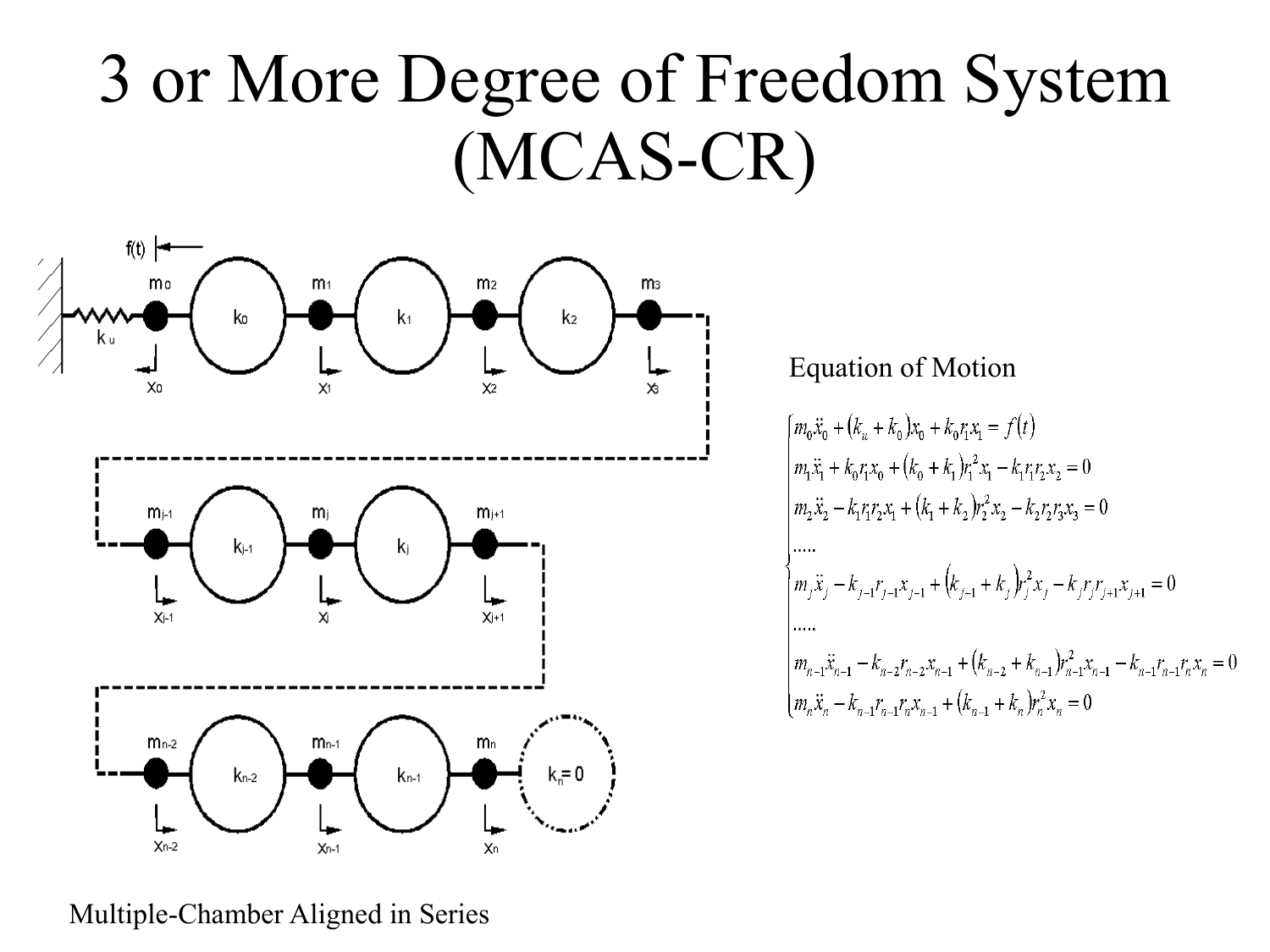### 3 or More Degree of Freedom System (MCAP-CR)



Multiple-Chamber Aligned in Parallel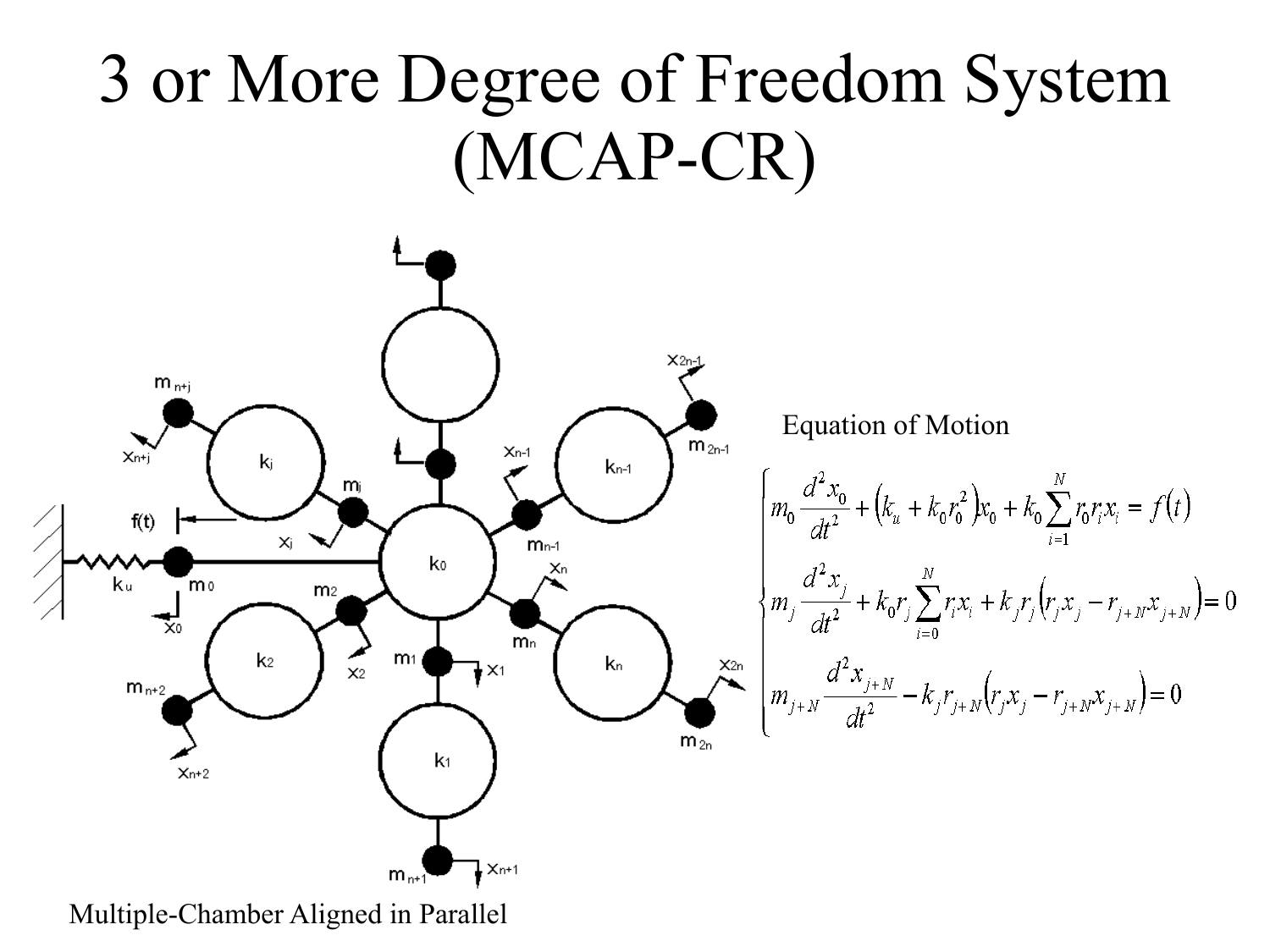# 3 or More Degree of Freedom System (MCAS&MCAS Combination-CR)



MCAS/MCAP Combination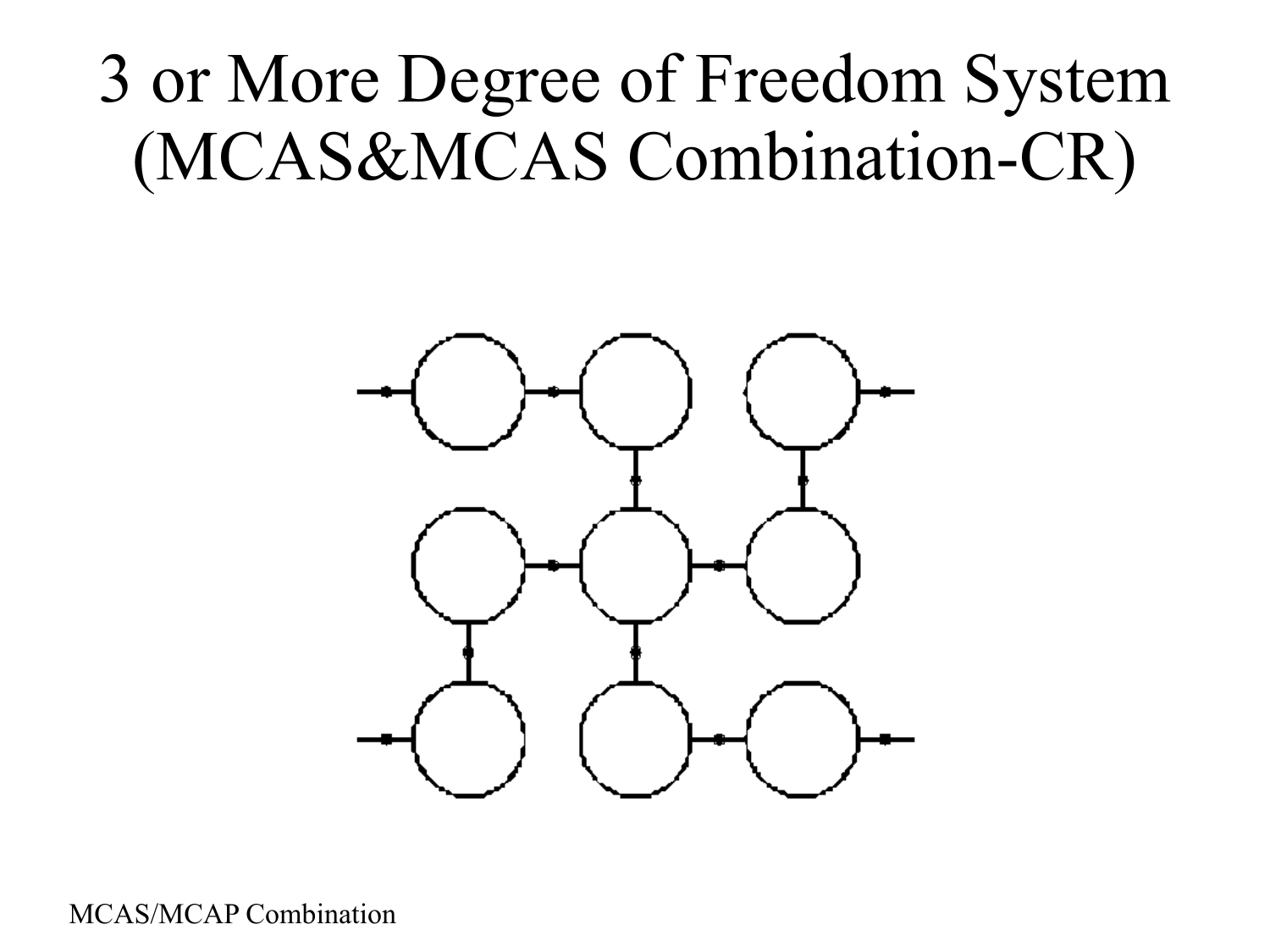# 3 or More Degree of Freedom System (CBS-CR)





 $\left(m_0\ddot{x}_0 + (k_0 + k_0r_0^2)\dot{x}_0 + k_0r_0(r_0x_1 + r_2x_2 + r_3x_3)\right) = f(t)$  $m_1\ddot{x}_1 + k_0r_1(r_0x_0 + r_1x_1 + r_2x_2 + r_3x_3) + k_1r_1(r_1x_1 - r_4x_4 - r_5x_8) = 0$  $\Big|m_2\ddot{x}_2+k_0r_2(r_0x_0+r_1x_1+r_2x_2+r_3x_3)+k_2r_2(r_2x_2-r_3x_5-r_0x_9)=0$  $m_3\ddot{x}_3 + k_0r_3(r_0x_0 + r_1x_1 + r_2x_2 + r_3x_3) + k_3r_3(r_3x_3 - r_6x_6 - r_7x_7 - r_{10}r_{10}) = 0$  $\Big| m_4 \ddot{x}_4 + k_1 r_4 \Big( - r_1 x_1 + r_4 x_4 + r_8 x_8 \Big) + k_4 r_4 \Big( r_4 x_4 + r_6 x_6 - r_1 x_{11} \Big) = 0$  $m_5\ddot{x}_5 + k_2r_5(-r_2x_2 + r_5x_5 + r_0x_9) + k_5r_5(r_5x_5 + r_7x_7 - r_1x_1) = 0$  $\left\{m_6\ddot{x}_6 + k_3r_6 \left(-r_3x_3 + r_7x_7 + r_{10}x_{10}\right) + k_4r_6\left(r_4x_4 + r_6x_6 - r_{11}x_{11}\right)\right\} = 0$  $m_1\ddot{x}_1 + k_3r_1(-r_3x_3 + r_6x_6 + r_{10}x_{10}) + k_5r_1(r_5x_5 + r_7x_7 - r_{12}x_{12}) = 0$  $m_2\ddot{x}_2 + k_1r_2(-r_1x_1 + r_4x_4 + r_5x_2) = 0$  $m_0\ddot{x}_0 + k_2r_0(-r_2x_2 + r_3x_3 + r_0x_0) = 0$  $m_0\ddot{x}_{10} + k_3r_{10}(-r_3x_3 + r_6x_6 + r_7x_7 + r_{10}x_{10}) = 0$  $m_1 \ddot{x}_{11} + k_4 r_{11} (-r_4 x_4 - r_6 x_6 + r_{11} x_{11}) = 0$  $\left(m_{12}\ddot{x}_{12} + k_5r_{12}(-r_5x_5 - r_7x_7 + r_{12}x_{12})\right) = 0$ 

Carbon Bond Structured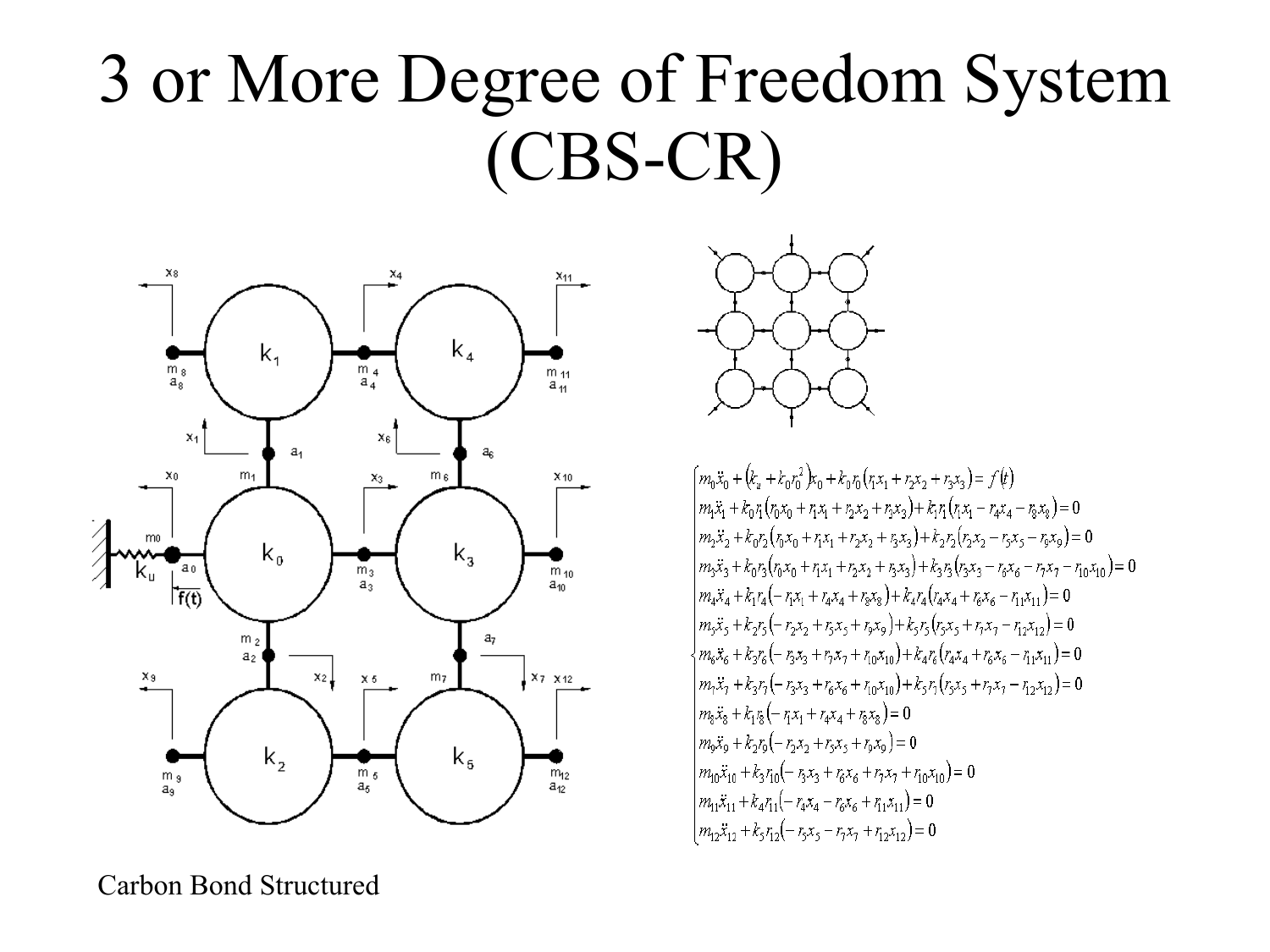# 3 or More Degree of Freedom System (AICC-CR)



Arbitrary Inter-Chamber Connection

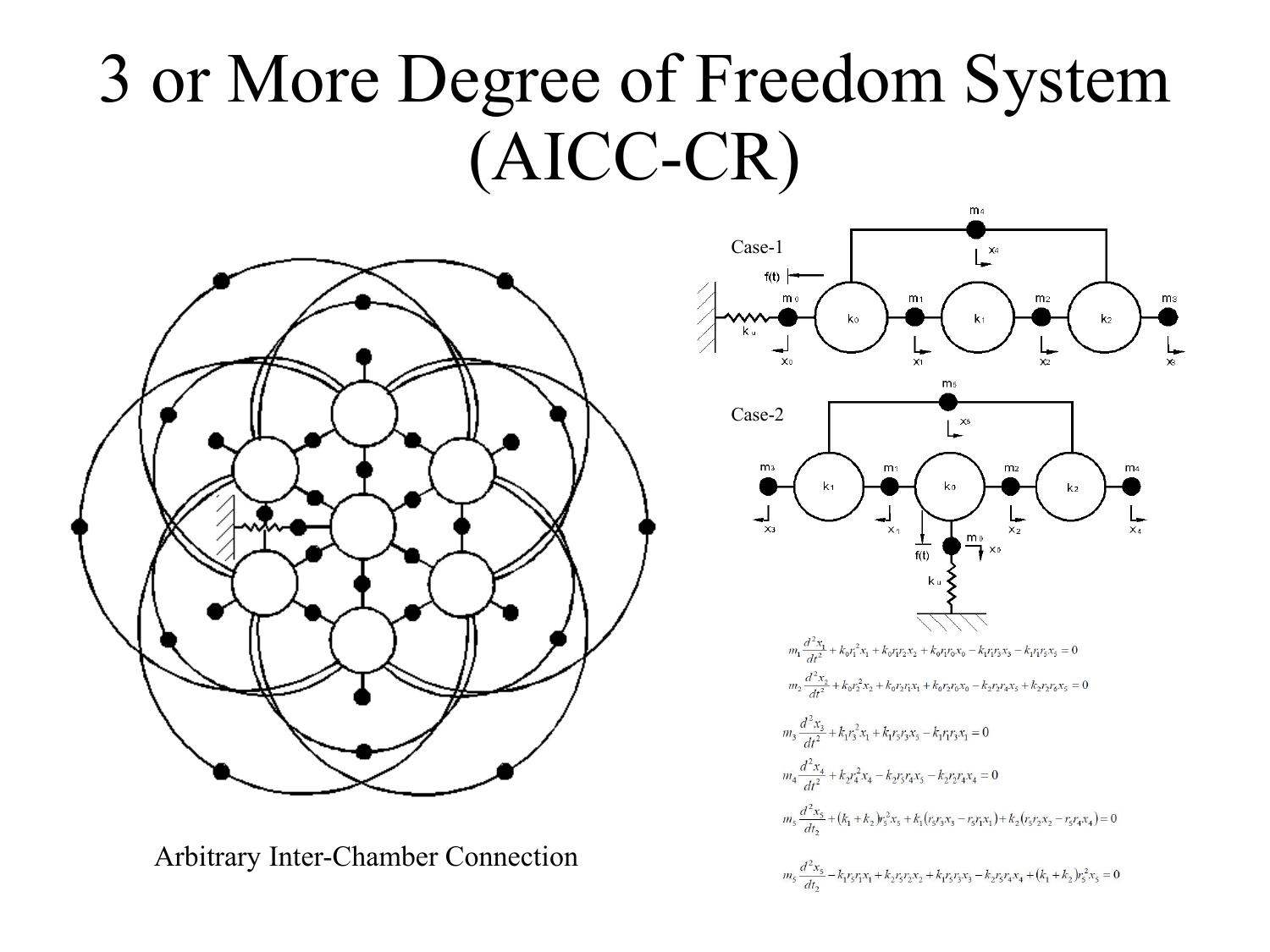# 3 or More Degree of Freedom System Summary

- MCAS-CRs, MCAP-CRs and their combination systems have been modeled and equations of motion have been proposed by Suzuki. Case-1
- Characteristic frequencies of MCAS-CRs are easily calculated. Disadvantages of MCAS-CR are:
	- Numbers of degrees of freedom is less than MCAP-CRs where number of chambers is equivalent.
	- Sound from exposed duct may be too much filtered by number of chambers and ducts..
- Numbers of degrees of freedom of MCAP-CR is up to twice as many as number of chambers. Thus we may flexibly design MCAP-CRs.
- AICC-CRs and CBS-CRs could be calculated, but equations are complicated and also equations do not look smart.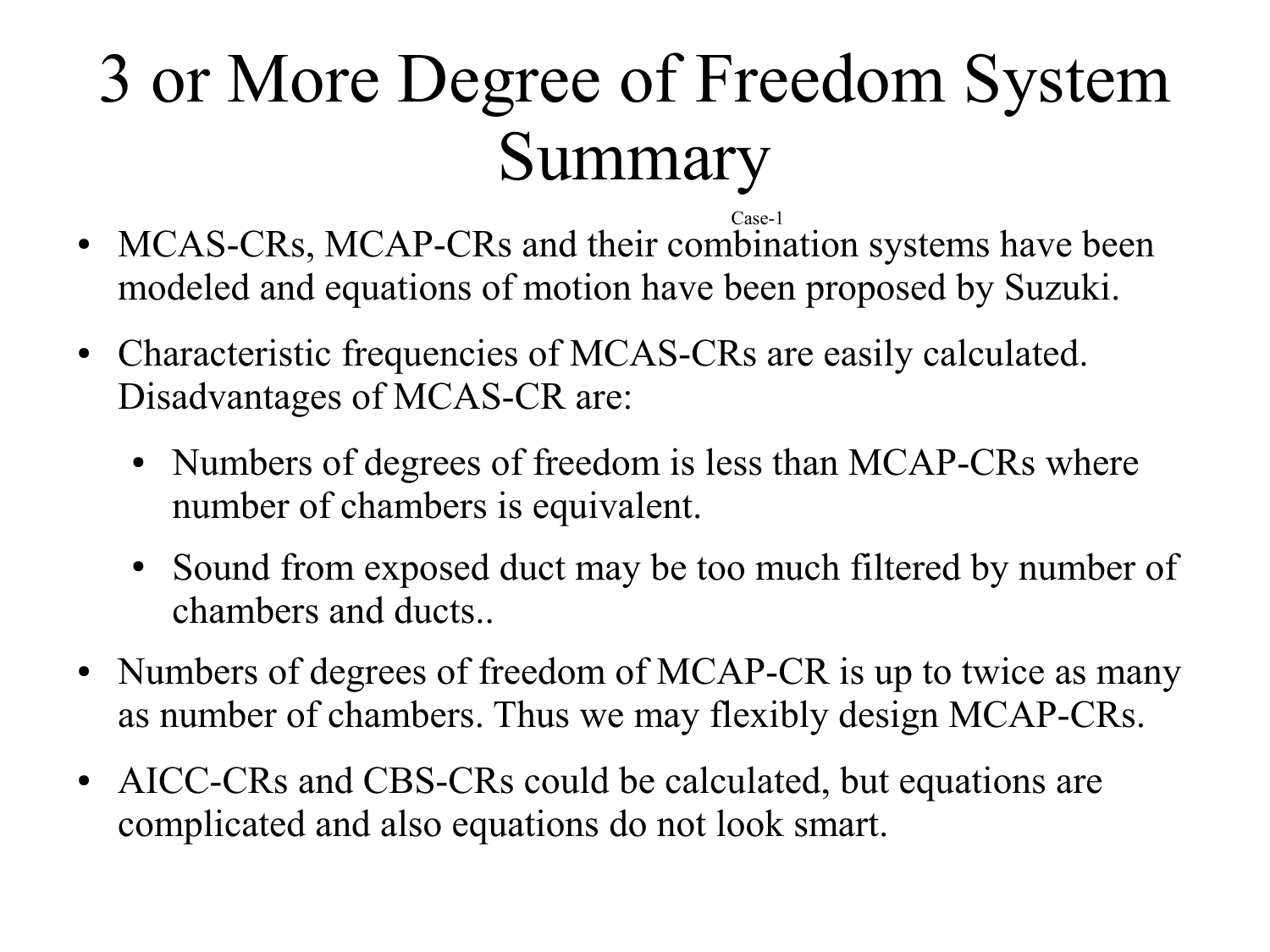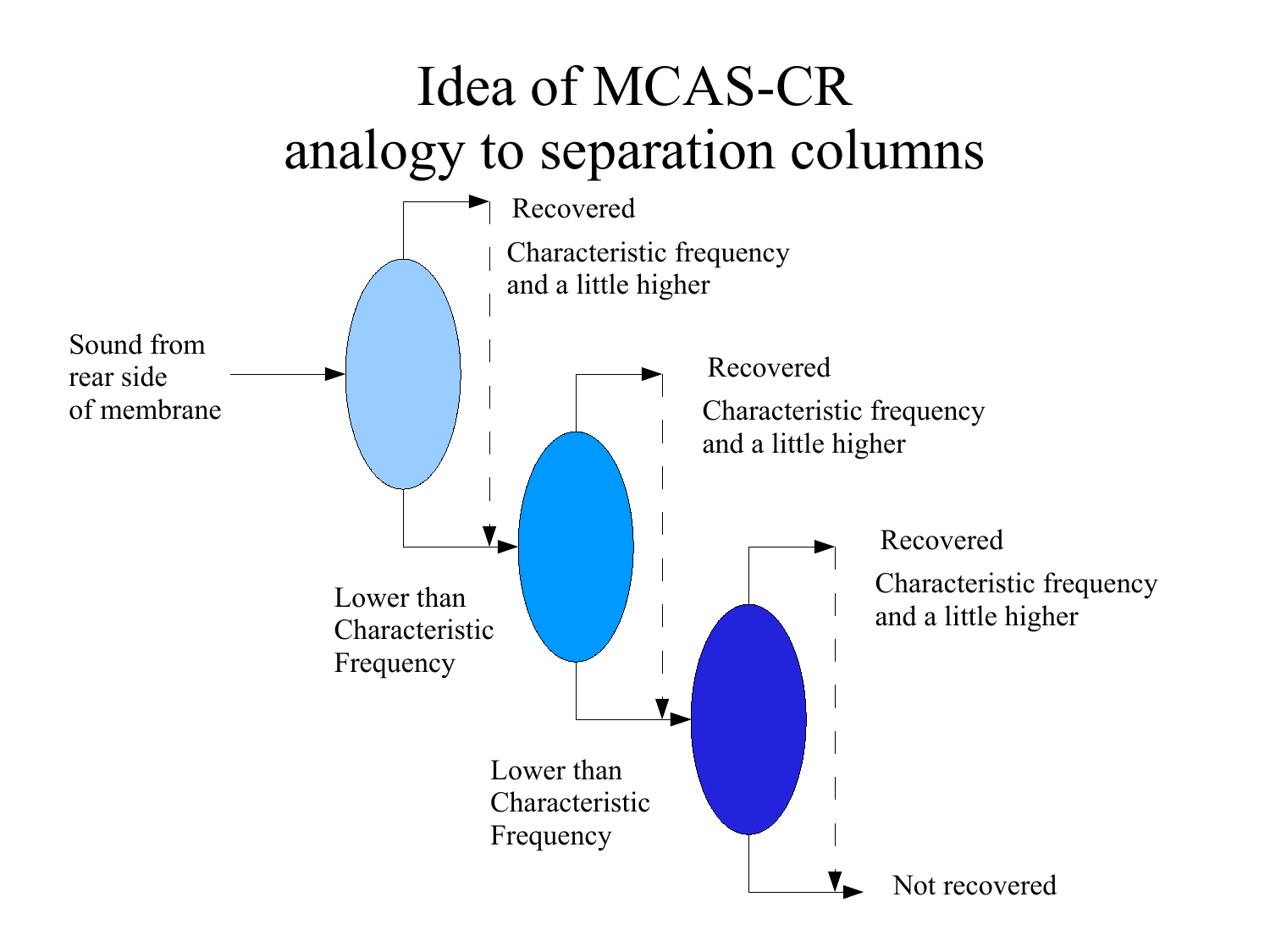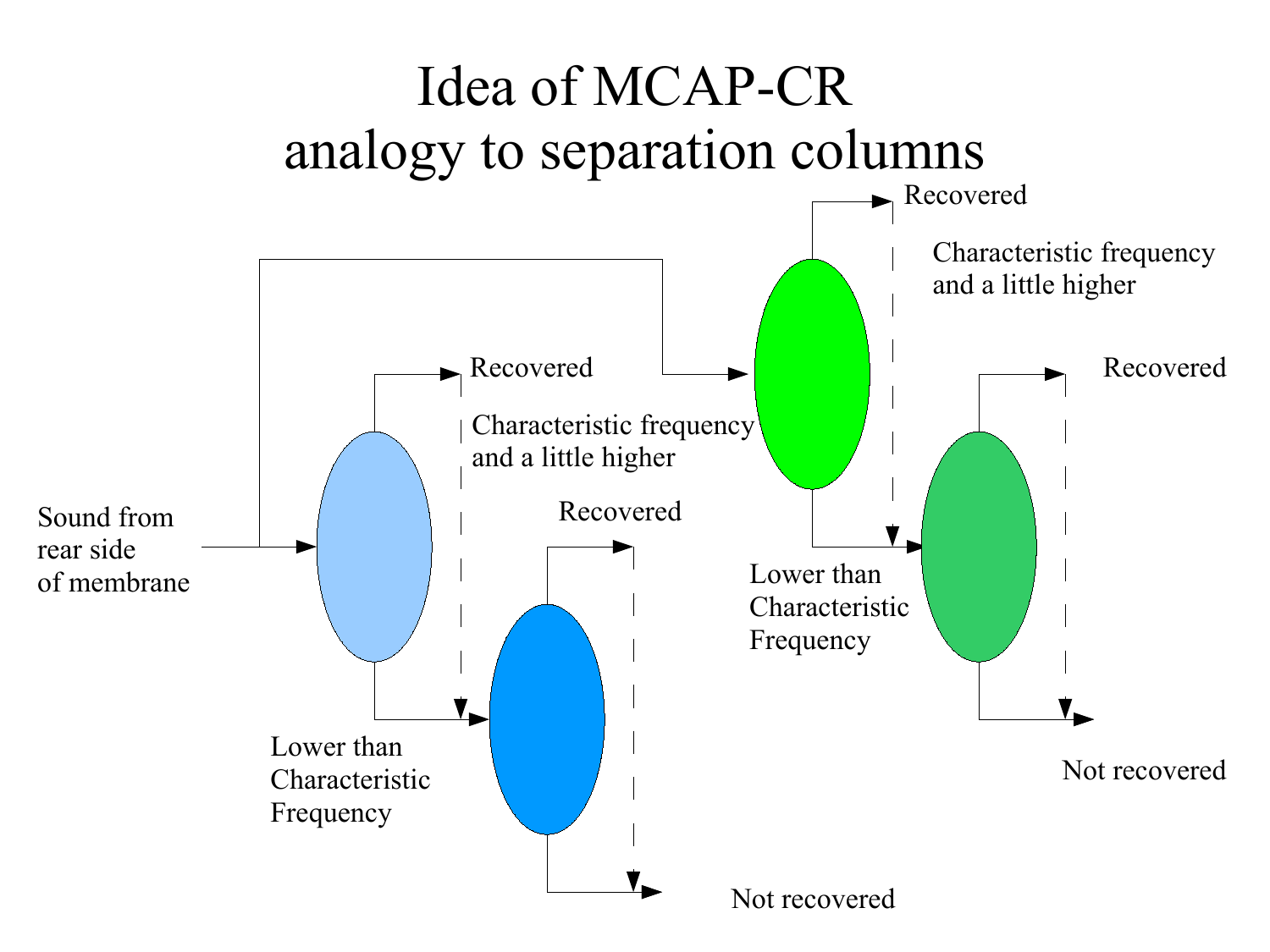### Calculation of Characteristic Frequencies of MDOF-CRs

- Derive equations of motion for free vibration problem, then solve characteristic equations and calculate eigenvalues.
- Characteristic Equation:
	- $|K-\lambda M| = 0$  or  $|M^{-1}K-\lambda I|=0$
- Calculation will become more difficult if number of DOF increases
	- $M^{-1}K$  is not symmetric matrix in most cases.
- Error of eigenvalue calculation is generally large and may not be small enough.
- Simplest method (not exact but practical):
	- Calculate  $f(\lambda) = |K \lambda M|$
	- f= $1/2\pi^*\lambda$ <sub>j</sub>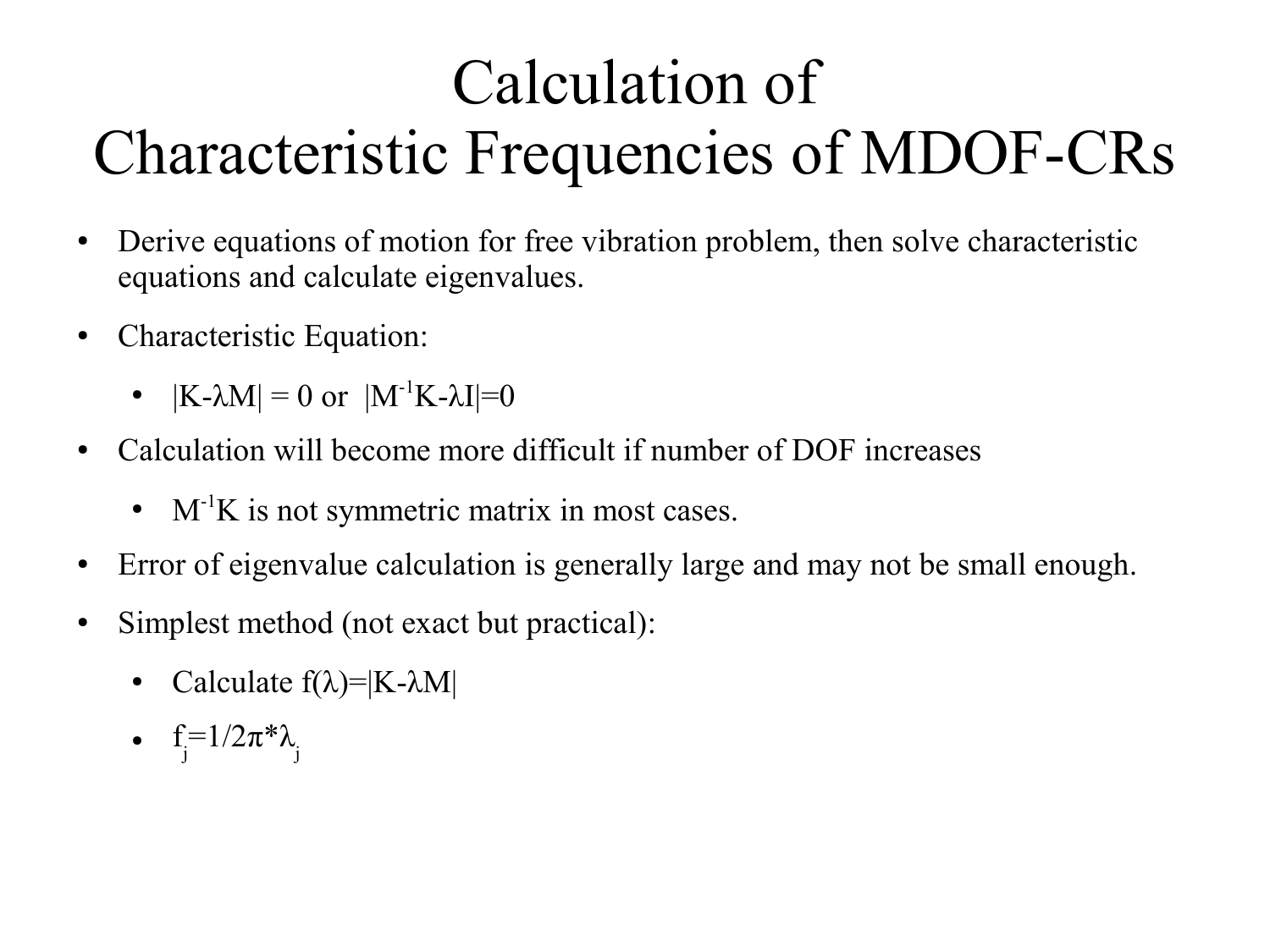#### Simplified Estimation Method of Characteristic Frequencies of MCAP-CR (1)





●Add some of capacities of sub-chambers to capacity of main chamber

●Sub-chamber next to main chamber acts as reducing capacity of main chamber for reference duct.

• Add some of capacity of main chamber to capacity of reference sub-chamber.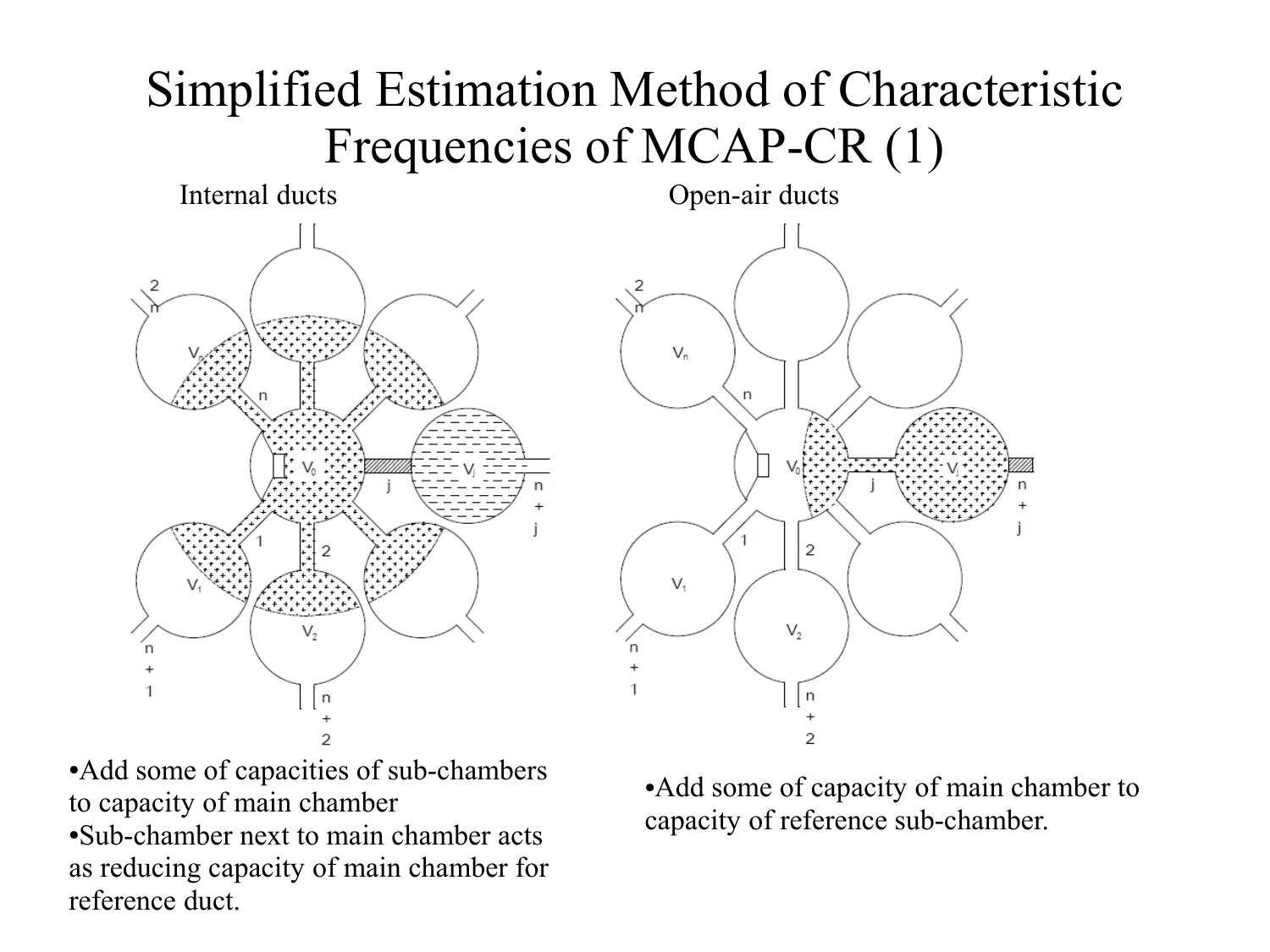#### Simplified Estimation Method of Characteristic Frequencies of MCAP-CR (2)

Table 2 Calculation Formulae of Characteristic Equations Based on Simplified Assumption

|                                         | Equivalent Volume[m <sup>3</sup> ]                    | Equivalent Stiffness<br>[N/m]                                                               | Mass[kg]                                   | Characteristic<br>Frequencies[Hz]     |
|-----------------------------------------|-------------------------------------------------------|---------------------------------------------------------------------------------------------|--------------------------------------------|---------------------------------------|
| Inter<br>-chamber<br>duct<br>$j=1, , n$ | $\hat{V}_0 = V_0 + \sum_{i=0}^{n} \alpha_i V_i - V_j$ | $\hat{k}_{i}^{*}=\frac{r_{j}^{2}a_{0}^{2}\gamma\cdot P}{r_{i}^{2}}$<br>$\overline{\hat{V}}$ | $m_j = \rho \cdot r_j a_0 l_j$             | $\sqrt{2\pi}$ $\sqrt{m_i}$            |
| Open<br>tair duct<br>$j=1, , n$         | $\ddot{V}_i = V_j + \beta_j V_0$                      | $\hat{k}_{j+n}^* = \frac{r_{j+n}^2 a_0^2 \gamma \cdot P}{\hat{V}_j}$                        | $m_{j+n} = \rho \cdot r_{j+n} a_0 l_{j+n}$ | $\kappa_{j+n}$<br>$J_{j+n}$<br>$2\pi$ |

This method does not consider effect of other ducts than reference duct. Refer to document MCAP006E for more details.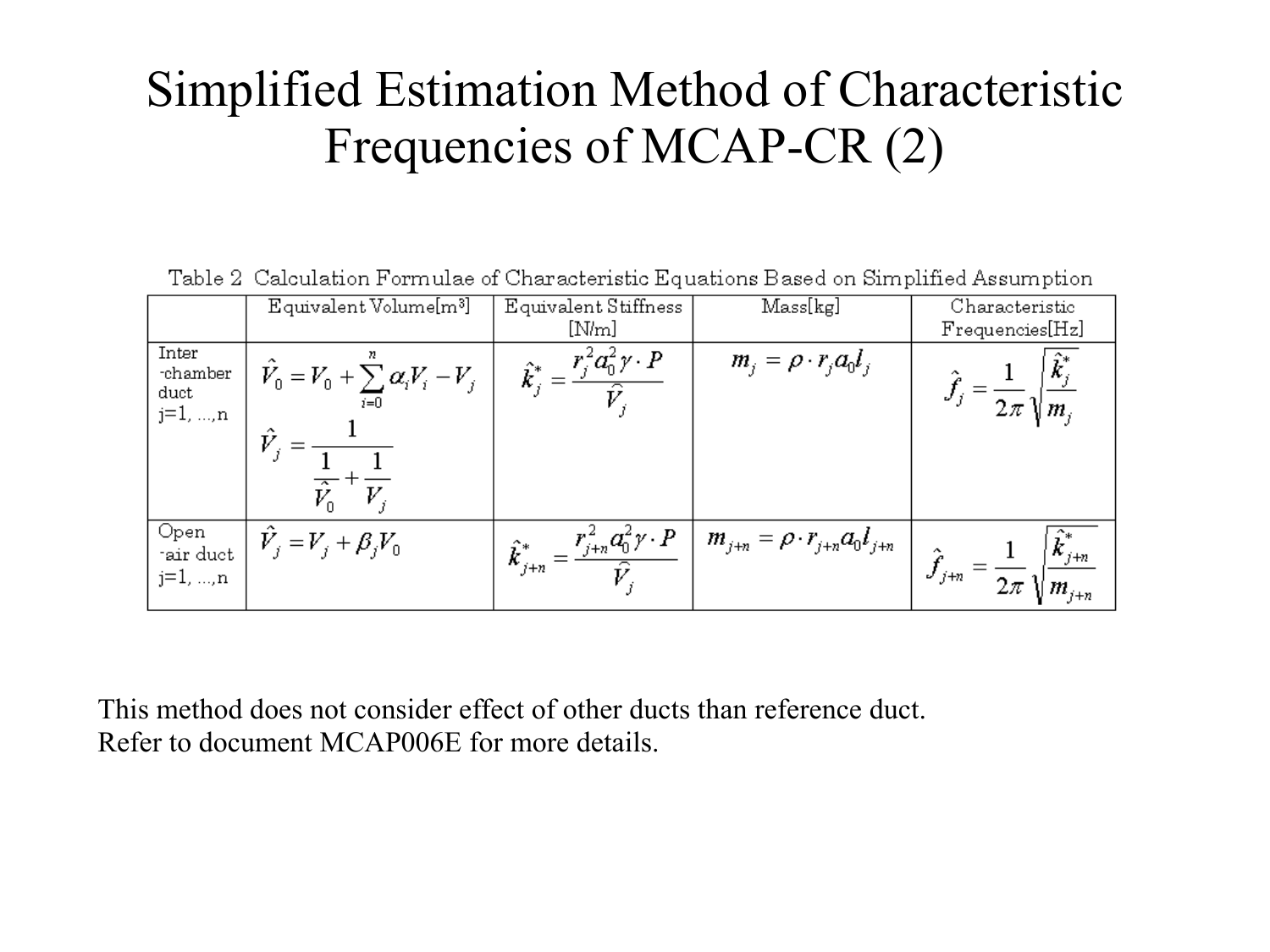### Simulation of MDOF-CR System(0)

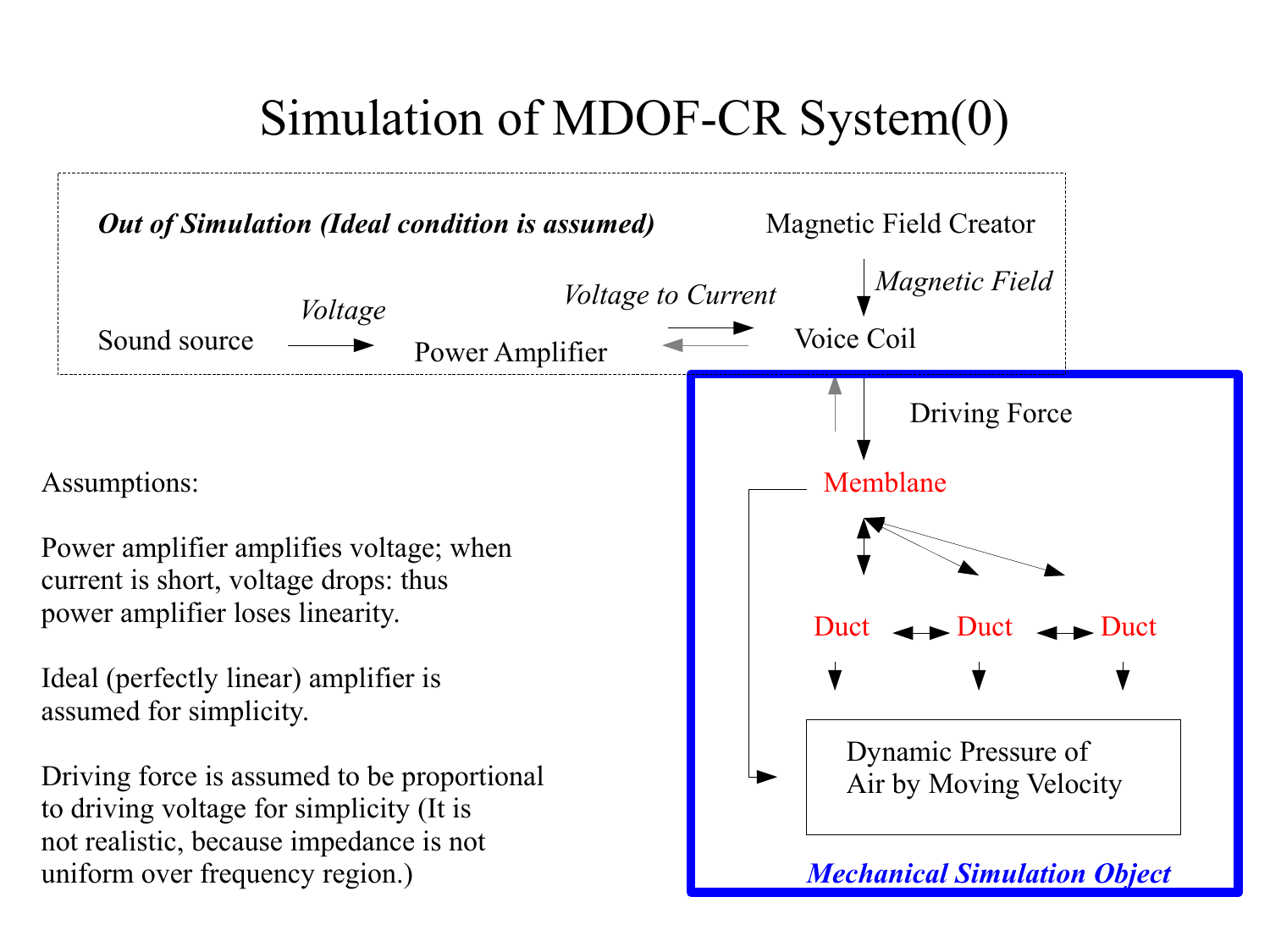### Simulation of MDOF-CR System(1)

- Difference formula of equation of motion of MDOF-CRs can be solved by recurrence formula. Initial conditions must be set.
- All MDOF-CRs (MCAS, MCAP, AICC, and CBS) can be simulated as above.
- Initial value problem as above may be solved using spreadsheet software like Open Office Calc. Note that calculation of spreadsheet software is very slow so that compiled program is more ideal.
- Sound pressure may be derived from calculated velocity of mass. Velocity of mass is calculated from displacement and discretized time. Sound pressure =  $1/2*_{p}*v^{2}$  [Pa]. This value may be converted to dB.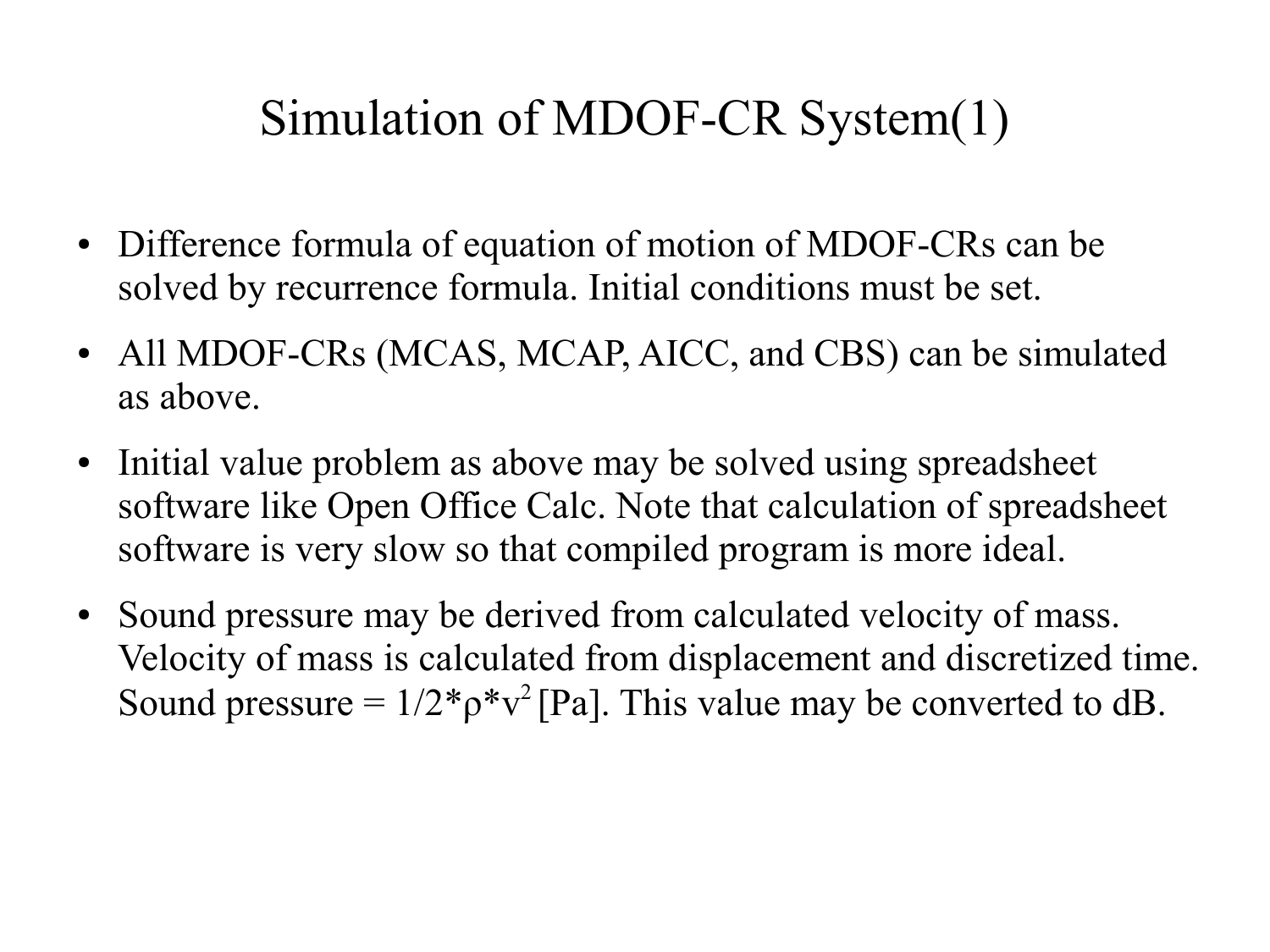#### Simulation of MDOF-CR System(2)

Equation of Motion of Forced Vibration in Matrix Form  $M\ddot{x} + C\dot{x} + Kx = f(t)$ Damping term is ignored for simplicity.

Discretized Equation of Motion in Central Difference Form

$$
\mathbf{M} \frac{\mathbf{x}^{j+1} - 2\mathbf{x}^j + \mathbf{x}^{j-1}}{\delta^2} + \mathbf{C} \left( \frac{\mathbf{x}^{j+1} - \mathbf{x}^{j-1}}{2\delta} \right) + \mathbf{K} \mathbf{x}^j = \mathbf{f}(\omega \cdot \delta \cdot j)
$$

Damping term is ignored for simplicity.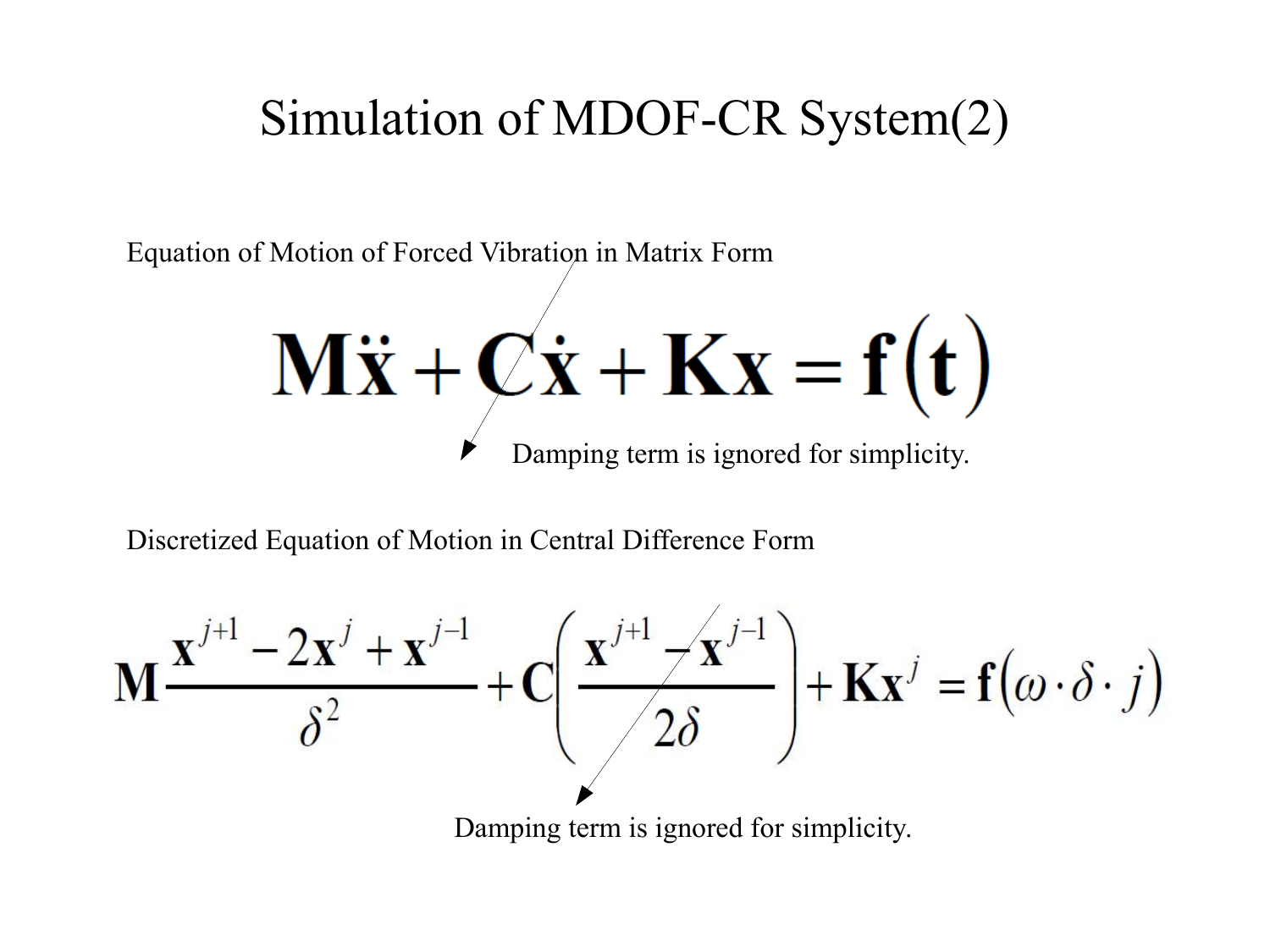#### Simulation of MDOF-CR System(3)

Vibration Model of Single Bass Reflex Speaker System

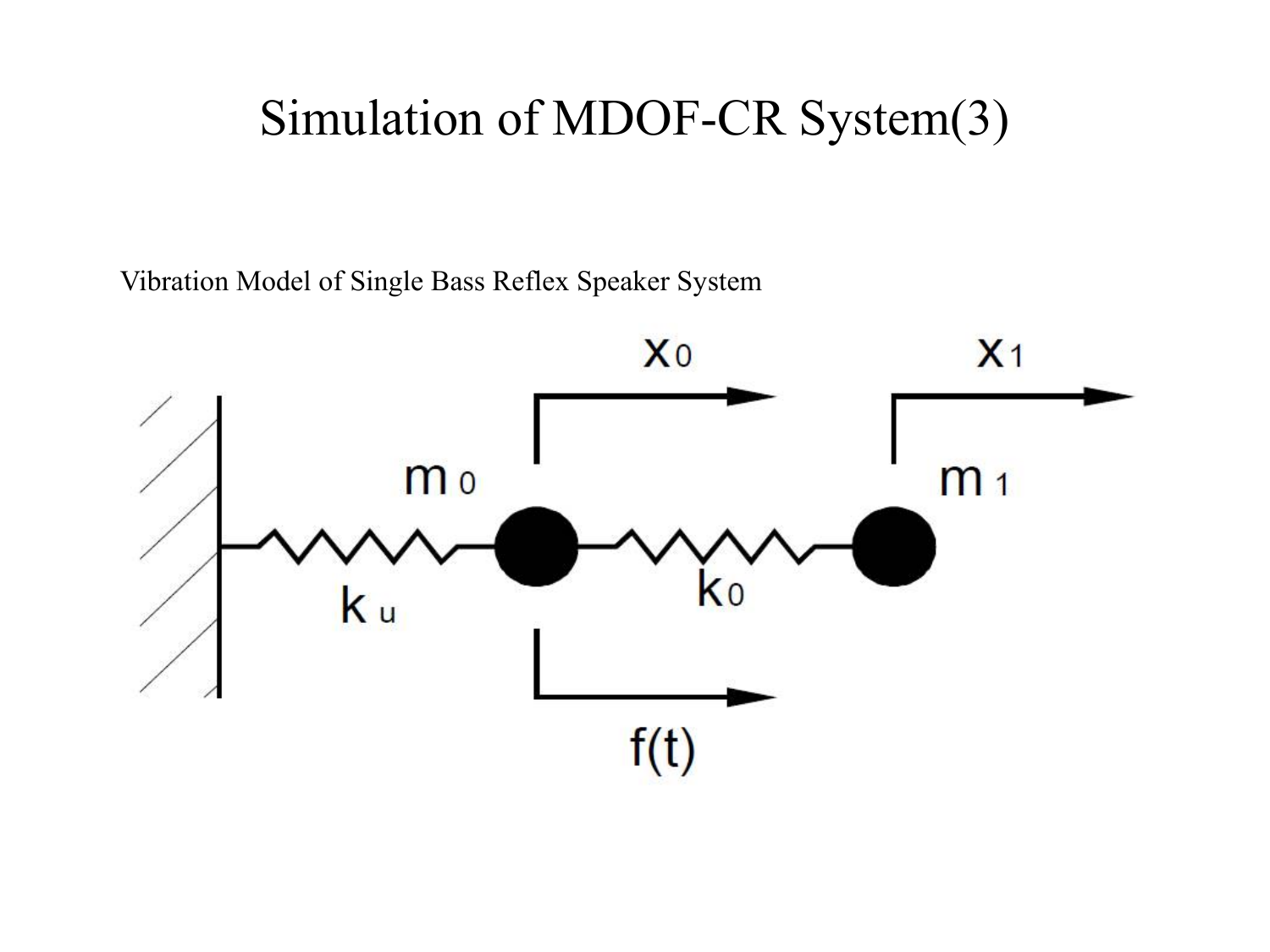#### Simulation of MDOF-CR System(4)

Reccurence form of discretized equation of motion

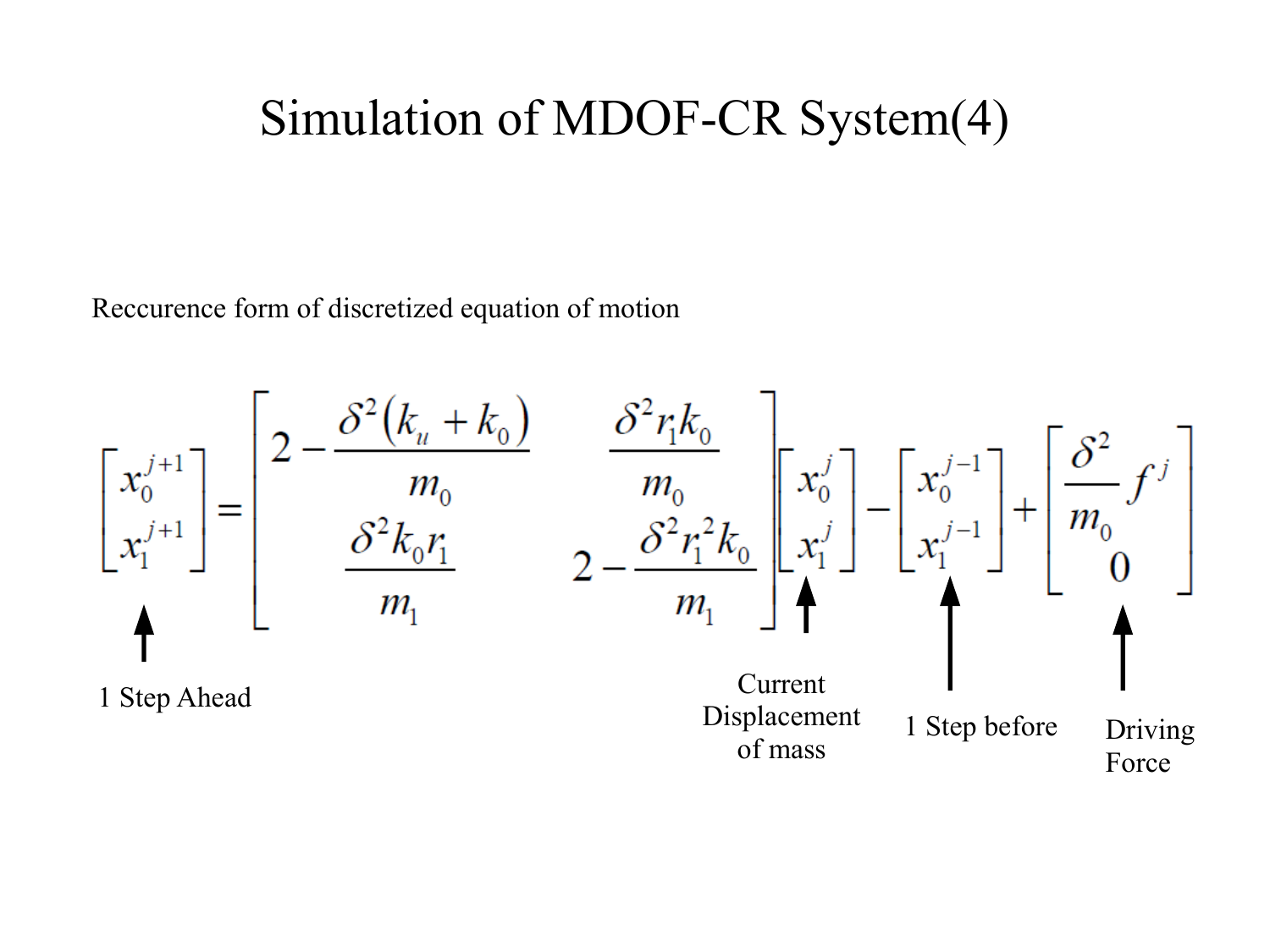### Simulation of MDOF-CR System(5)

#### Required parameters for mechanical simulation

|                    | Physical properties for this simulation                                                                                               | Parameter of Speaker Unit                                                                                        |  |
|--------------------|---------------------------------------------------------------------------------------------------------------------------------------|------------------------------------------------------------------------------------------------------------------|--|
| Speaker<br>Unit    | (1) Mass of membrane<br>(2) Spring constant of speaker Unit (ku)                                                                      | m <sub>0</sub><br>f0<br>$f_0 = \frac{1}{2\pi} \sqrt{\frac{k_u}{m_0}}$ $\longrightarrow$ $k_u = 4\pi^2 f_0^2 m_0$ |  |
| Speaker<br>Cabinet | Spring constant of chamber from<br>(1)<br>corresponding membrane of speaker unit<br>Volume of Chamber (V0)<br>Effective membrane area | a <sub>0</sub>                                                                                                   |  |
|                    | (2) Spring constant of chamber from<br>corresponding duct<br>Sectional area of duct                                                   | <b>Only THREE TS parameters are Required</b><br>for mechanical simulation                                        |  |
|                    | (3) Mass of air involved in duct<br>$mass = density of air x sectional area of$<br>duct x effective length of duct                    |                                                                                                                  |  |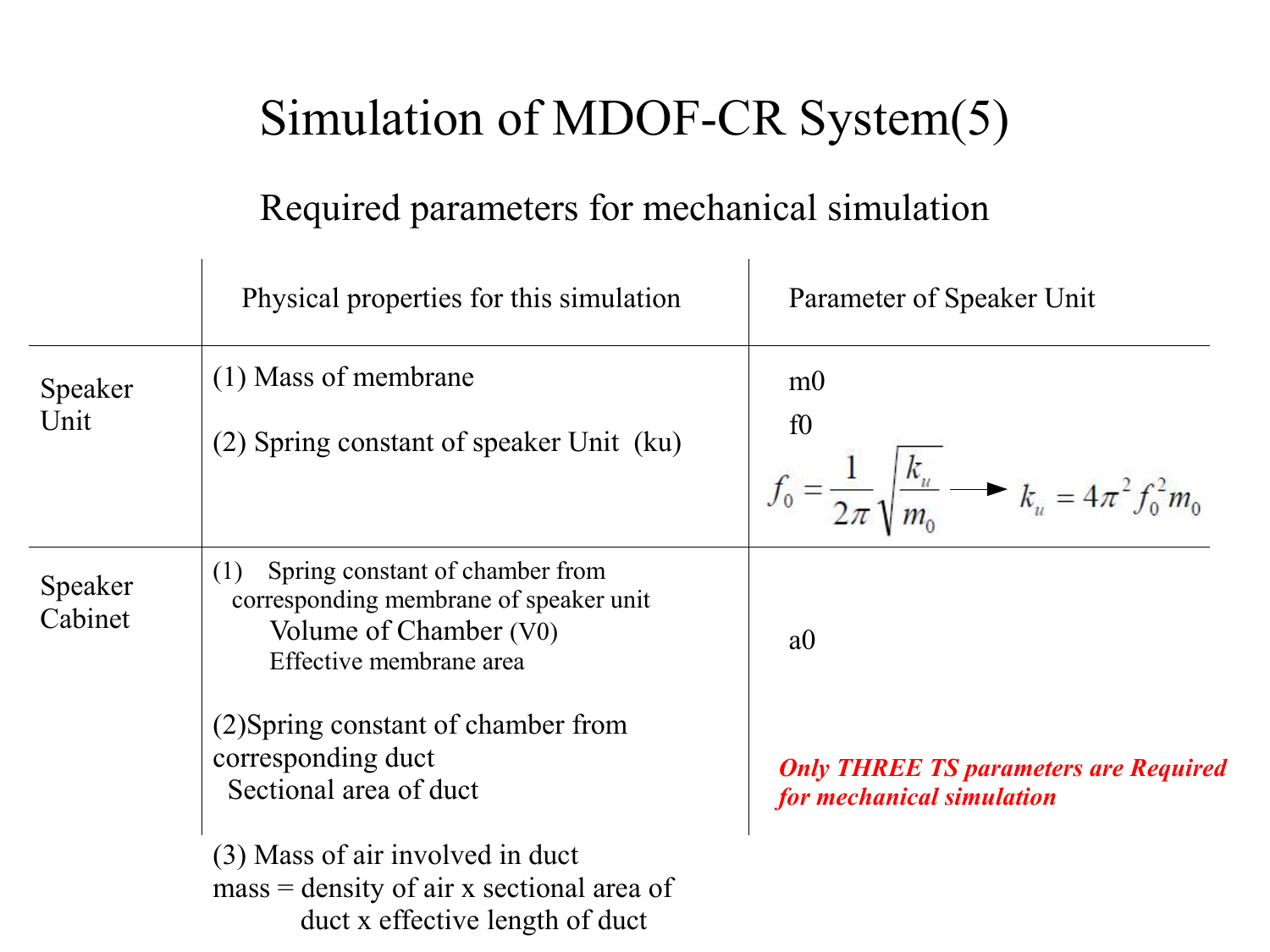## What is parameter Q?



Is Qm constant a function of input power?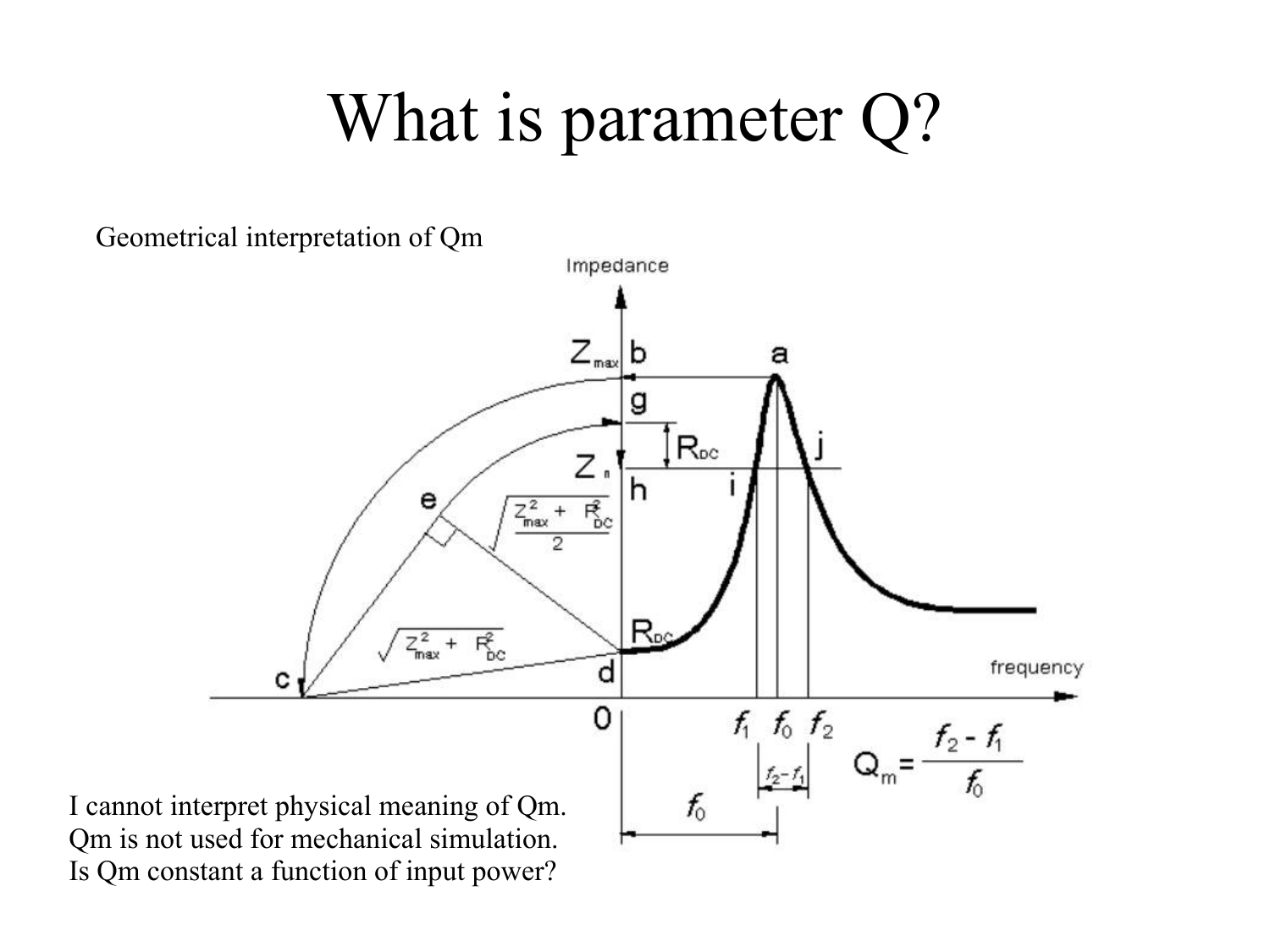### Simulation Example of Single Bass-Reflex (1)

Table1 Specification of FE166Sigma

| Parameter | Value           | Note                                      |
|-----------|-----------------|-------------------------------------------|
|           | 50[Hz]          |                                           |
| $\rm m_0$ | $0.0069$ [kg]   | 6.9[g]                                    |
| $a_0$     | $0.013273[m^2]$ | Effective radius of membrane $= 6.5$ [cm] |

Table 2 Values of Parameters

| Parameter                                        | Symbol         | Value      | Unit        |
|--------------------------------------------------|----------------|------------|-------------|
| Effective membrane area                          | $a_0$          | 0.01327    | $\rm [m^2]$ |
| Cross sectional area of duct                     | $a_1$          | 0.006600   | $\rm [m^2]$ |
| Ratio of duct area vs. membrane area $(a_1/a_0)$ | $r_1$          | 0.00497362 | H           |
| Effective moving mass of membrane                | m <sub>0</sub> | 0.006900   | [kg]        |
| Effective moving mass of air in duct             |                | 0.001323   | [kg]        |
| Spring constant of speaker unit                  | ku             | 681.0      | [N/m]       |
| Spring constant of chamber corresponding to      | $k_0$          | 998.94     | [N/m]       |
| membrane under adiabatic condition (equithermal  |                | (713.53)   |             |
| condition)                                       |                |            |             |
| Amplitude of driving force                       |                | 0.1        | [N]         |
| Size of discretized time                         |                | 0.00001    | $\lbrack$ s |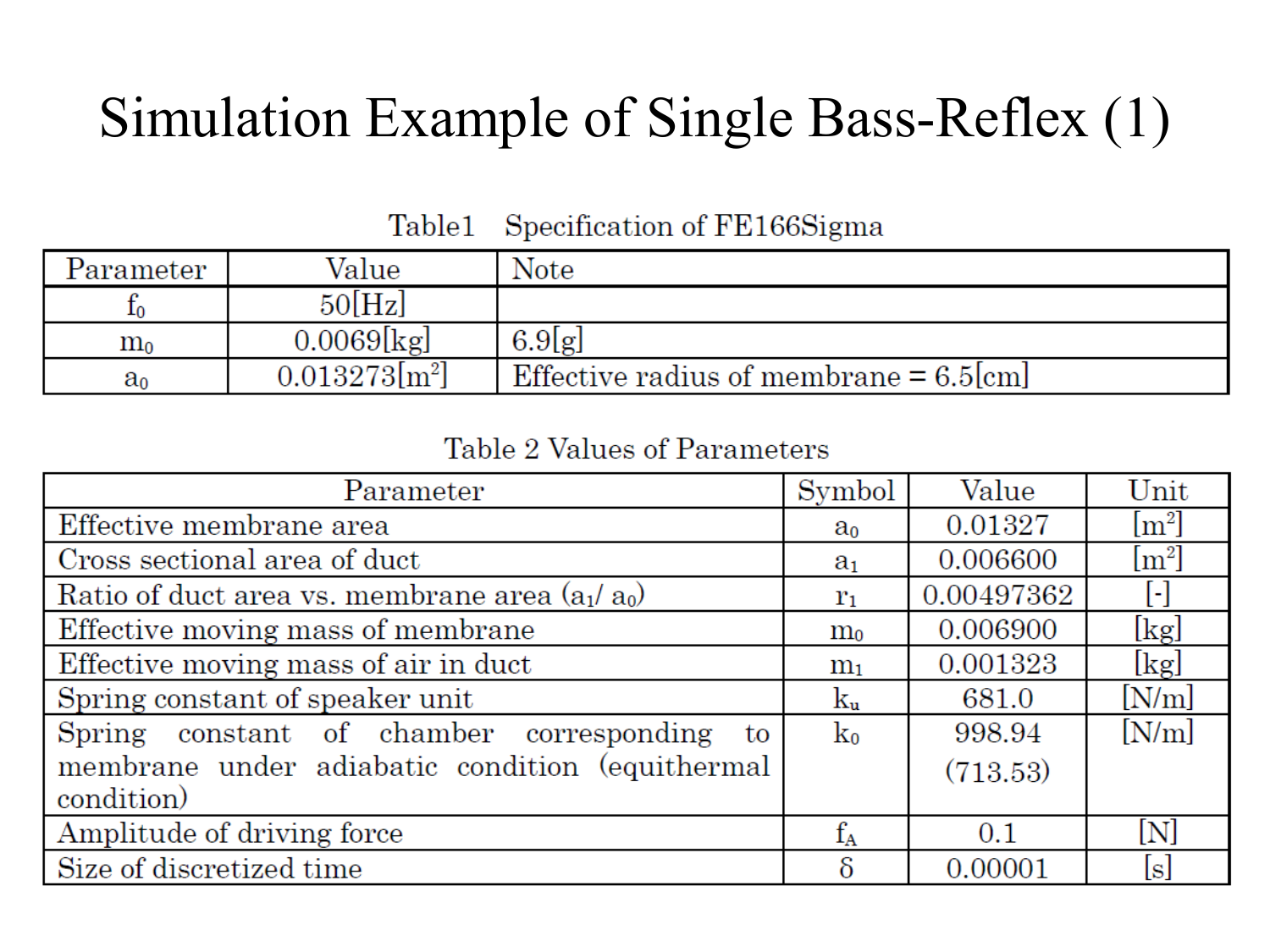### Simulation Example of Single Bass-Reflex (2)

Apply characteristic frequency of duct:



Sine curve was forced, but result was ugly.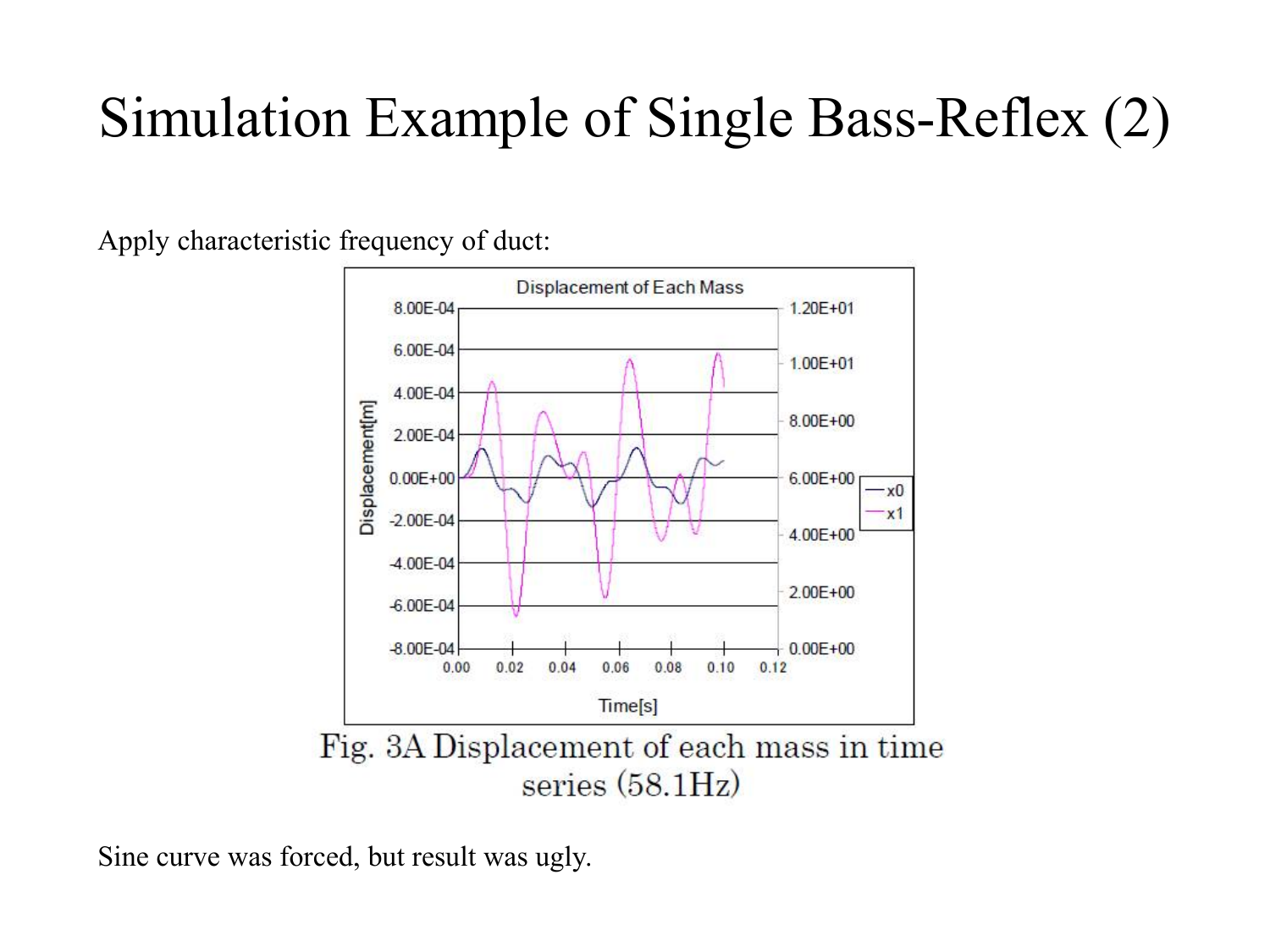### Simulation Example of Single Bass-Reflex (2)

Apply lower frequency than characteristic frequency.



Phase of sound from duct and back side of menbrane are same (as we already know)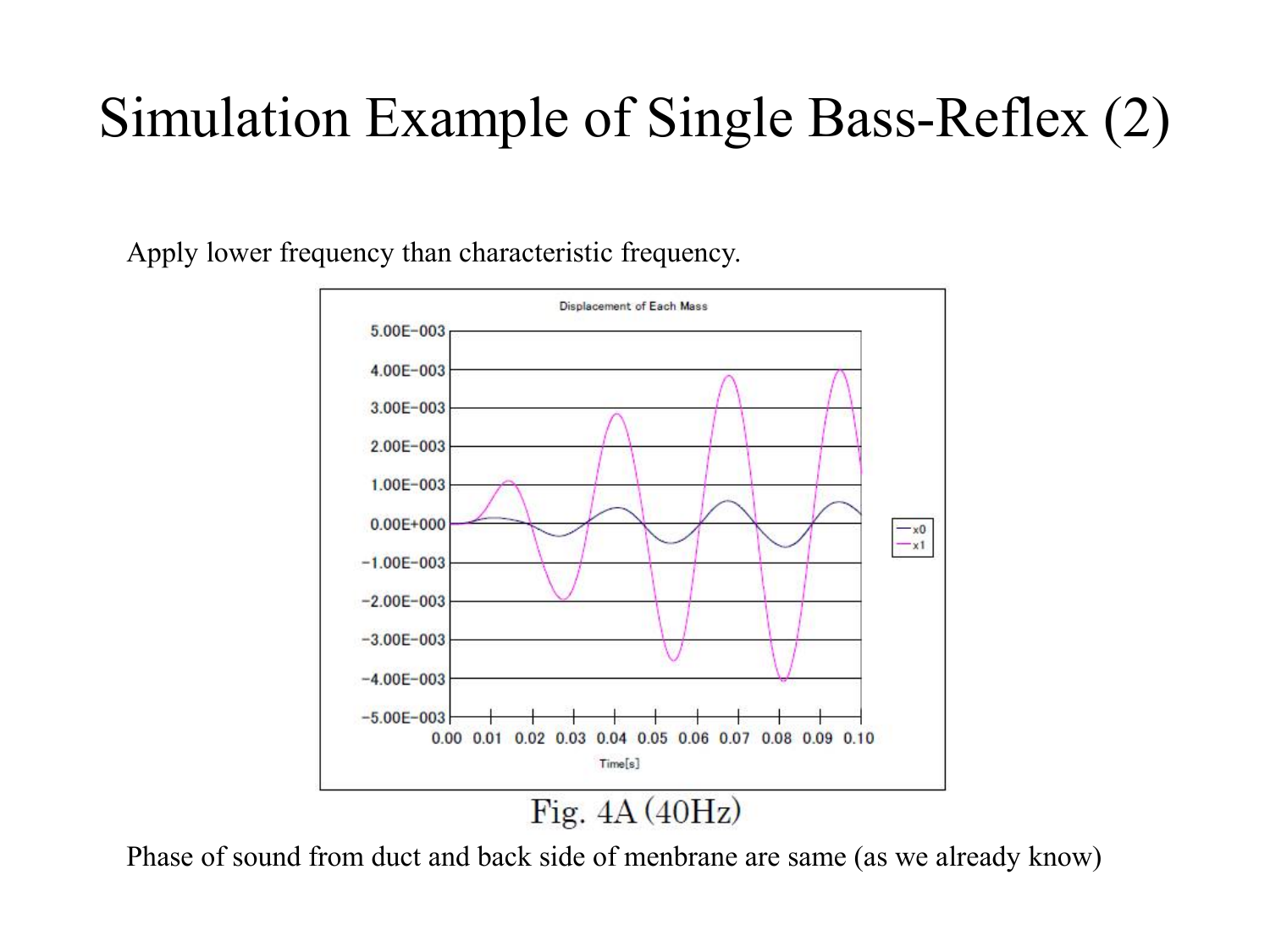### Simulation Example of Single Bass-Reflex (3)

Apply higher frequency than characteristic frequency.



Phase became reverse: This frequency is enforced.

Delay of air mass of duct was around 0.01s and it skips one cycle then catches up.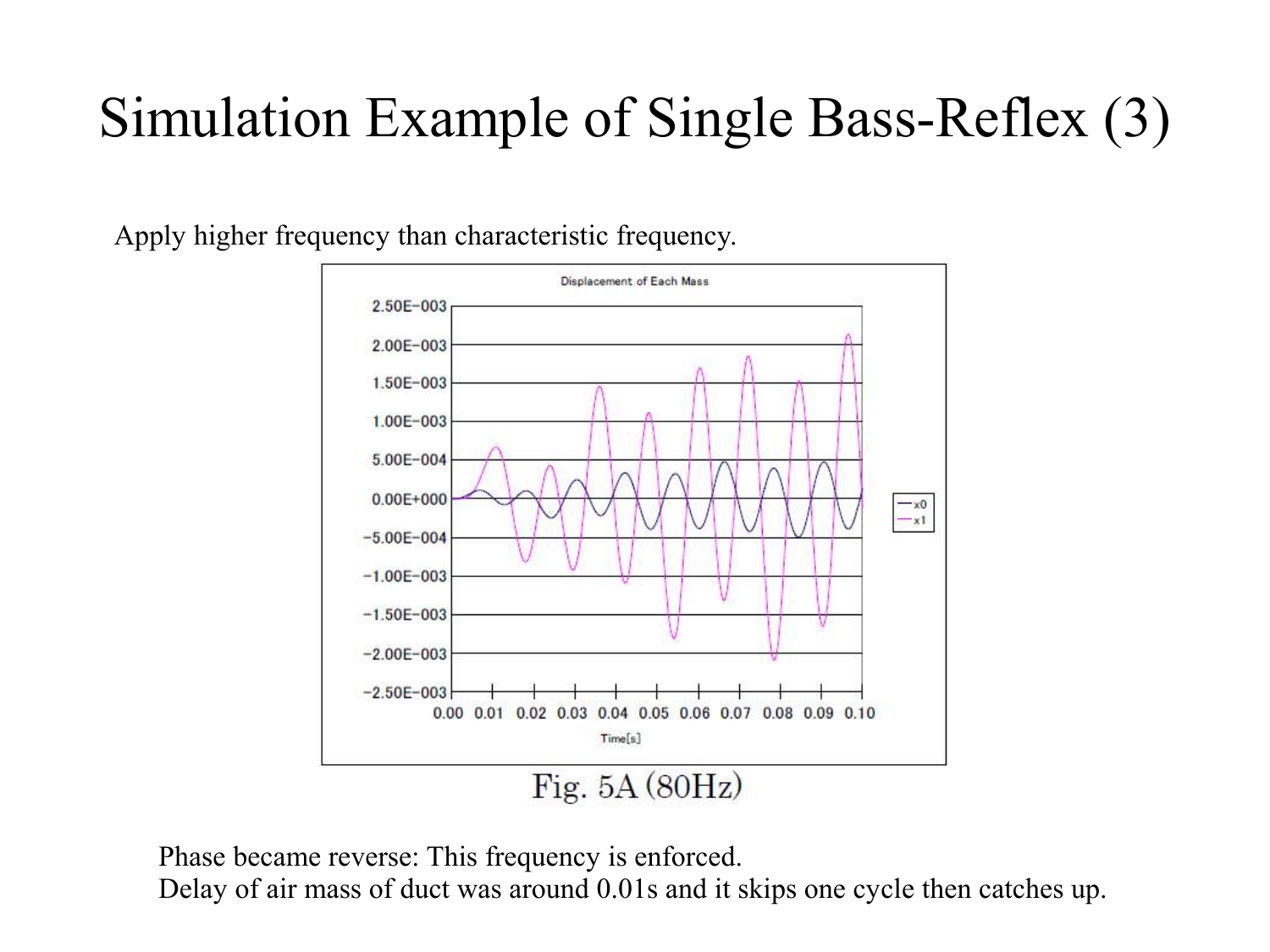### Simulation Example of Single Bass-Reflex (4)

Apply much higher frequency.



Membrane and air mass show not intentional move: this is mechanical noise.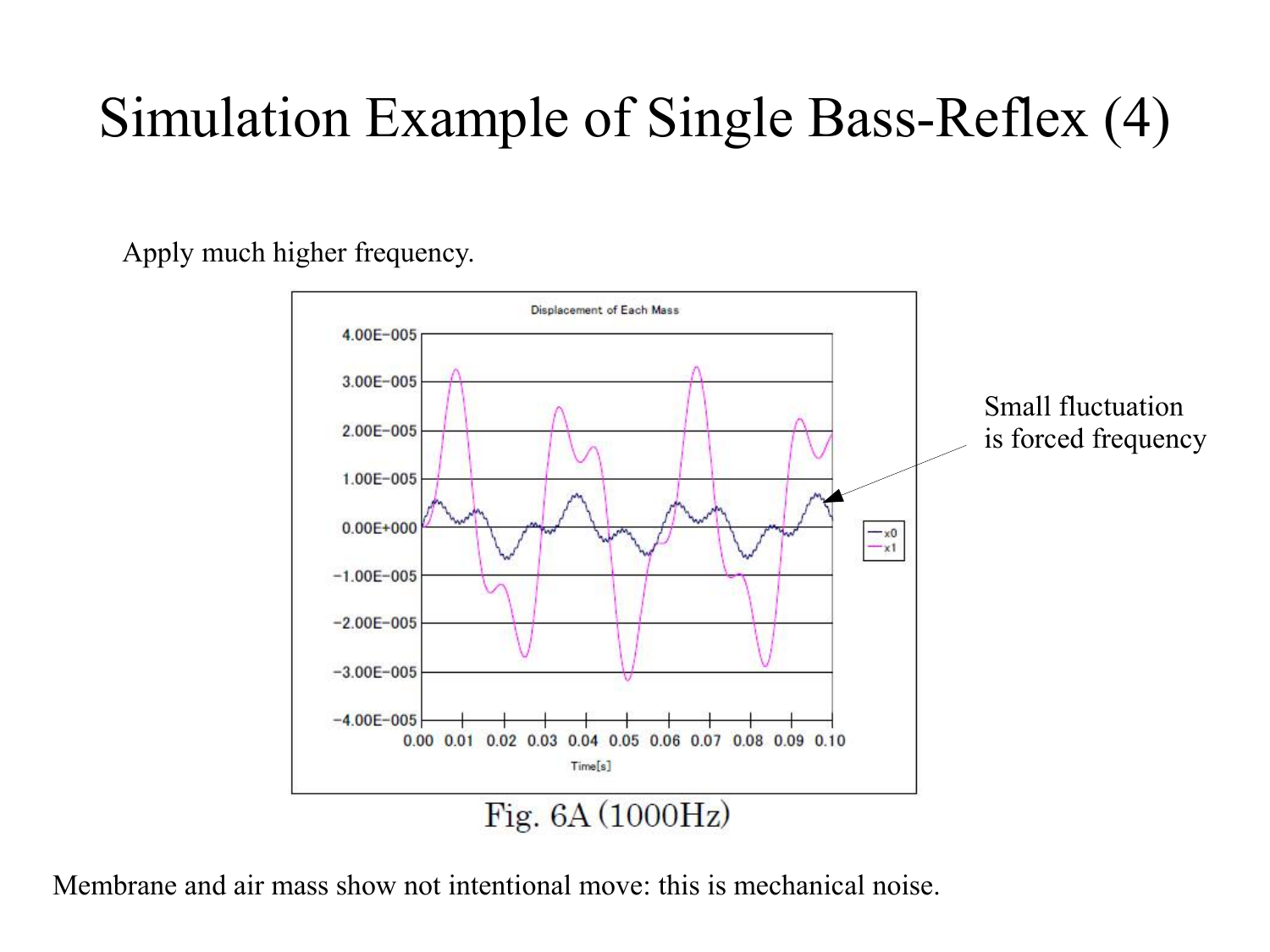### Simulation Example of Single Bass-Reflex (5)

Difference of SPL between duct and membrane



Higher peak shows characteristic resonation.